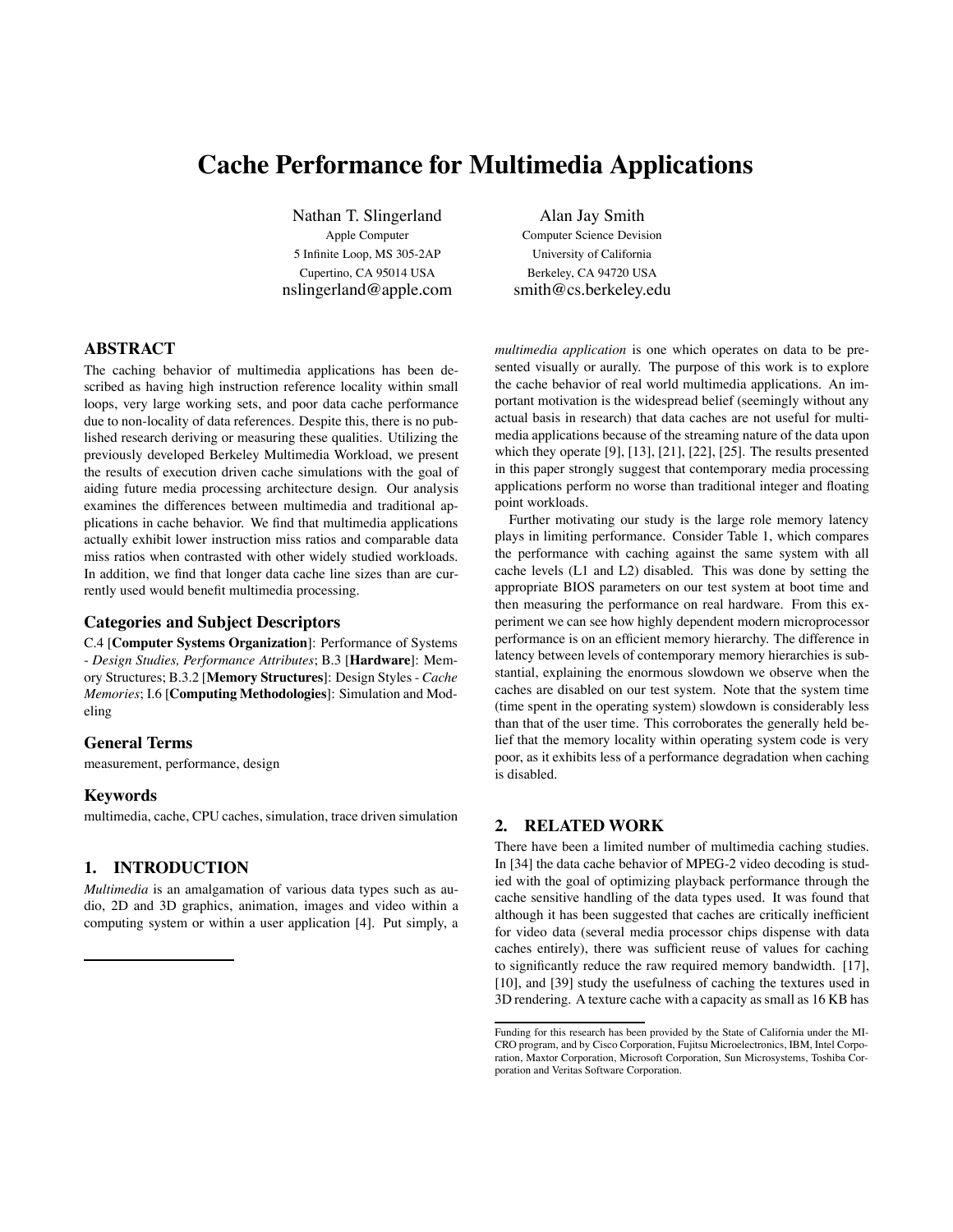Table 1: **Uncached Performance Slowdown Factor** -  $(t_{uncacheed}/t_{cacheed})$  when L1 and L2 caches were disabled on a 500 MHz AMD Athlon, 64 Kbyte L1 data cache, 64 Kbyte L1 instruction cache, 512 Kbyte L2 unified cache, 64-byte line size.

| <b>Name</b>              | <b>User Time Ratio</b> | <b>Sys Time Ratio</b> |
|--------------------------|------------------------|-----------------------|
| <b>ADPCM</b> Encode      | 25.0                   | 3.6                   |
| <b>ADPCM</b> Decode      | 32.9                   | 11.3                  |
| <b>DJVU</b> Encode       | 56.7                   | 3.6                   |
| <b>DJVU</b> Decode       | 61.0                   | 16.8                  |
| Doom                     | 53.0                   | $\overline{1.4}$      |
| Ghostscript              | 63.7                   | 34.7                  |
| <b>GSM</b> Encode        | 61.3                   | 6.7                   |
| <b>GSM</b> Decode        | 77.8                   | 16.5                  |
| <b>JPEG</b> Encode       | 103.4                  | 1.3                   |
| <b>JPEG</b> Decode       | 103.0                  | 10.5                  |
| <b>LAME</b>              | 80.3                   | 1.4                   |
| Mesa Gears               | 44.2                   | 11.0                  |
| Mesa Morph3D             | 35.9                   | 35.0                  |
| Mesa Reflect             | 77.4                   | 17.5                  |
| <b>MPEG-2 Encode DVD</b> | 86.3                   | 2.3                   |
| MPEG-2 Encode 720P       | 82.9                   | 1.4                   |
| MPEG-2 Encode 1080I      | 86.5                   | 1.5                   |
| <b>MPEG-2 Decode DVD</b> | 94.1                   | 9.3                   |
| MPEG-2 Decode 720P       | 95.1                   | 5.9                   |
| MPEG-2 Decode 1080I      | 91.9                   | 10.4                  |
| mpg123                   | 83.7                   | 7.5                   |
| POVray3                  | 74.5                   | 16.0                  |
| Rasta                    | 83.8                   | 7.0                   |
| Rsynth                   | 86.5                   | 27.0                  |
| Timidity                 | 73.9                   | 20.3                  |
| Arithmetic Mean          | 72.6                   | 11.2                  |
| Geometric Mean           | 68.6                   | 7.1                   |

been found to reduce the required memory bandwidth three to fifteen times over a non-cached design and exhibit miss ratios around 1% [17]. The addition of a larger second level of texture cache (2 MB) to a small first level cache (2 KB) can reduce the memory bandwidth from 475 MB/s to around 92 MB/s [10].

There have been several studies of prefetching for multimedia. [41] examines different hardware data prefetching techniques for MPEG-1 (encoding and decoding) and MPEG-2 (decoding). Three hardware prefetching techniques were considered, with the most successful found to reduce the miss count by 70% to 90%. [35] presents a combined hardware/software solution to prefetching for multimedia. Based on cycle accurate simulation of the Trimedia VLIW processor running a highly optimized video de-interlacing application, it was found that such a prefetching scheme was able to eliminate most data cache misses, with the effectiveness dependent on the timing parameters involved. [11] suggests a two-dimensional prefetching strategy for image data, due to the two separate degrees of spatial locality inherent in image processing (horizontal and vertical). When their 2D prefetching technique was applied to MPEG-2 decoding as well as two imaging applications (convolution and edge tracing), 2D prefetch was found to reduce the miss ratio more than one block look-ahead. Hardware implementation aspects of prefetching are discussed in [37].

## **3. WORKLOADS**

## **3.1 Berkeley Multimedia Workload**

For our study of the cache behavior of multimedia applications, we employ the Berkeley Multimedia Workload, which we develop and characterize in [28]. A description of the component applications and data sets is given in Table 2. The main driving force behind application selection was to strive for completeness in covering as many types of media processing as possible. Open source software was used both for its portability (allowing for cross platform comparisons) as well as the fact that we could directly examine the source code.

The Berkeley workload represents the domains of *3D graphics* (Doom, Mesa, POVray), *document and image rendering* (Ghostscript, DjVu, JPEG), *broadband audio* (ADPCM, LAME, mpg123, Timidity), *speech* (Rsynth, GSM, Rasta) and *video* (MPEG-2). Three MPEG-2 data sets are included to cover Digital Video Disc (DVD) and High Definition Television or HDTV (720P, 1080I) resolutions. The parameters of the DVD, and HDTV data sets are listed in Table 3. "Frames" is the number of frames in the data set.

Table 3. **HDTV Data Set Parameters**

| Format            | Aspect | Horizontal | <b>Vertical</b> | <b>Frames</b> |  |  |
|-------------------|--------|------------|-----------------|---------------|--|--|
| <b>DVD</b>        | 4:3    | 720        | 480             | Iб            |  |  |
| HDTV 720P         | 16:9   | 1280       | 720             | Iб            |  |  |
| <b>HDTV 1080I</b> | 16:9   | 1920       | 1080            |               |  |  |

## **3.2 Other Workloads**

For comparison purposes, we have included the results of several previous studies of the cache behavior of more traditional workloads.

#### *3.2.1 SPEC92/SPEC95*

SPEC CPU benchmarks are taken to be generally representative of traditional workstation applications, with the integer component reflecting system or commercial applications, and the floating point component representing numeric and scientific applications. In [16] Gee analyzed the cache behavior of the SPEC92 benchmark suite running on DECstations with MIPS R2000 or R3000 processors and version 4.1 of the DEC Ultrix operating system. Because the SPEC benchmarks are typically run in a uniprogrammed environment, no cache flushing or other method was used to simulate multiprogramming. Gee also found that for the SPEC92 benchmark suite, system time is insignificant compared to user time, and so operating system memory behavior was unimportant for that study.

SPEC95 is an upgraded version of the SPEC92 benchmark suite. It consists of eight integer intensive and ten floating-point intensive applications, several of which are shared with SPEC92. In general, the applications were designed to have larger code size and greater memory activity than those of SPEC92.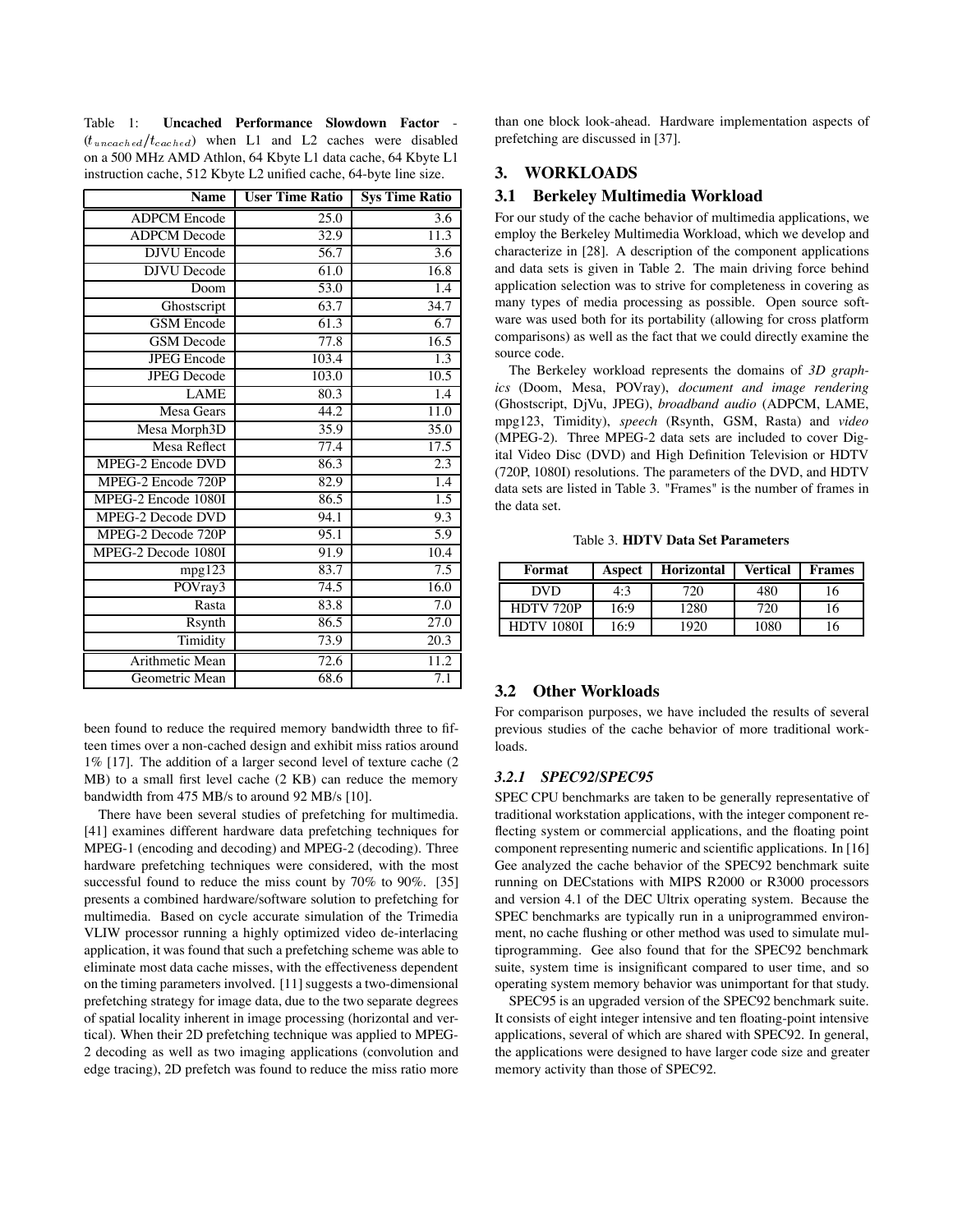| <b>Name</b>  | <b>Description</b>                        | Data Set                                                                    |
|--------------|-------------------------------------------|-----------------------------------------------------------------------------|
| <b>ADPCM</b> | <b>IMA ADPCM</b> audio compression        | Excerpt from Shchedrin's Carmen Suite, 28 sec., Mono, 16-bits, 44 kHz       |
| DjVu         | AT&T IW44 wavelet image compression       | 491x726 color digital photographic image                                    |
| Doom         | Classic first person shooter video game   | 25.8 sec. recorded game sequence (774 frames @ 30 fps)                      |
| Ghostscript  | Postscript document viewing/rendering     | First page of Rosenblum and Ousterhout's LFS paper (24.8 KB)                |
| <b>GSM</b>   | European GSM 06.10 speech compression     | Speech by U.S. Vice President Gore, 24 sec., Mono, 16-bits, 8 kHz           |
| <b>JPEG</b>  | DCT based lossy image compression         | $\sqrt{491x726}$ color digital photographic image                           |
| LAME         | MPEG-1 Layer III (MP3) audio encoder      | Excerpt from Shchedrin's Carmen Suite, 28 sec., Stereo, 16-bits, 44 kHz     |
| Mesa         | OpenGL 3D rendering API clone             | Animated gears, morph3d, reflect demos - 30 frames each at 1024x768         |
| MPEG-2       | MPEG-2 video encoding                     | 16 frames (1 GOP) at DVD, HDTV 720P, HDTV 1080I resolutions                 |
| mpg123       | MPEG-1 Layer III (MP3) audio decoder      | Excerpt from Shchedrin's Carmen Suite, 28 sec., Stereo, 16-bits, 44 kHz     |
| POVray       | Persistance of Vision ray tracer          | 640x480 Ammonite scene by artist Robert A. Mickelson                        |
| Rasta        | Speech recognition                        | 2.128 sec. SPHERE audio file: "Laurie?YeahOh."                              |
| Rsynth       | Klatt speech synthesizer                  | 181 word excerpt of U.S. Declaration of Independence (90 sec., 1,062 bytes) |
| Timidity     | MIDI music rendering with GUS instruments | X-files theme song, MIDI file (49 sec., 13,894 bytes), Goemon patch kit     |

Table 2. **Berkeley Multimedia Workload**

#### *3.2.2 Multiprogramming Workload (Mult)*

The authors of [5] generated miss ratios for very long address traces (up to 12 billion memory references in length) on the Titan RISC architecture in order to evaluate the performance of a variety of cache designs. Three individual traces were used in addition to another which was a multiprogrammed workload consisting of several jobs. Our comparison includes their miss ratio results for their 7.6 billion reference (68.5% instruction, 30.6% load, 15.4% store) multiprogramming workload (referred to as "Mult" by the authors of [5]).

## *3.2.3 Design Target Miss Ratios (DTMR)*

[31] introduced the concept of *design target miss ratios* (DTMRs), intended to represent typical levels of performance across a wide class of workloads and machines, to be used for hardware design. The DTMRs were synthesized from real (hardware monitor) measurements that existed in the literature and from trace driven simulations using a large number of traces taken from several architectures, and originally coded in several different languages.

#### *3.2.4 VAX 11/780, VAX 8800*

Two studies done at Digital Equipment Corporation (DEC) supply miss ratios for a time-shared engineering workload taken with a hardware monitor on VAX 11/780 and VAX 8800 machines [7], [8]. The 11/780 has an 8-KB, write through, unified cache with an 8-byte block size and associativity of two. The 8800 has a 64- KB, write-through, direct mapped, unified cache with a 64-byte block size. On the VAX 11/780 it is possible to disable half of the two-way associative cache through special control bits; a technique which allowed for the measurement of a 4-KB, direct mapped, unified cache configuration as well.

#### *3.2.5 Agarwall Mul3*

In [1] an analysis of the effect of operating system references and multiprogramming was presented for a workload of eleven application programs (30 traces in all). The platform used to gather the traces was a VAX 11/780 running either the Ultrix or VMS operating system. All of the traces were gathered through the ATUM scheme of microcode modification, and were roughly 400,000 references long (approximately one half second of execution time). A technique termed *trace sampling* was used to concatenate smaller traces to better simulate the full trace length of a running program. We utilize their three way multiprogrammed workload for comparison.

#### *3.2.6 Amdahl 470*

In [30], hardware monitor measurements taken at Amdahl Corporation on Amdahl 470V machines are presented. A standard internal benchmark was run containing supervisor, commercial and scientific code. Supervisor state miss ratios were found to be much higher than problem state miss ratios.

## **4. METHODOLOGY**

In order to measure cache miss ratios, we modified the LibCheetah v2.1 implementation [3] of the trace driven Cheetah cache simulator [36] to operate in an execution driven mode. It was also extended to allow for traces longer than  $2^{31}$  references long. Cheetah simultaneously evaluates many alternative uniprocessor caches, but restricts the design options that can be varied. For each pass through an address trace, all of the caches evaluated must have the same block size, do no prefetching, and use the LRU or MIN replacement algorithms. Other cache simulators were also considered for this study (TychoII [40], Dinero IV [14]), but were found to be considerably slower than Cheetah or otherwise unsuitable for use in execution driven simulation due to dynamic memory allocation issues. DEC's ATOM [12] was used to instrument target applications with the modified Cheetah simulator, allowing for execution driven cache simulation. See [38] and [33] for overviews of trace driven simulation in general, and [27] for a comparison of the performance of a variety of execution and trace driven solutions.

#### **4.1 Trace Length**

Many cache studies utilize trace lengths that are a fraction of an application's total run time due the enormous simulation times re-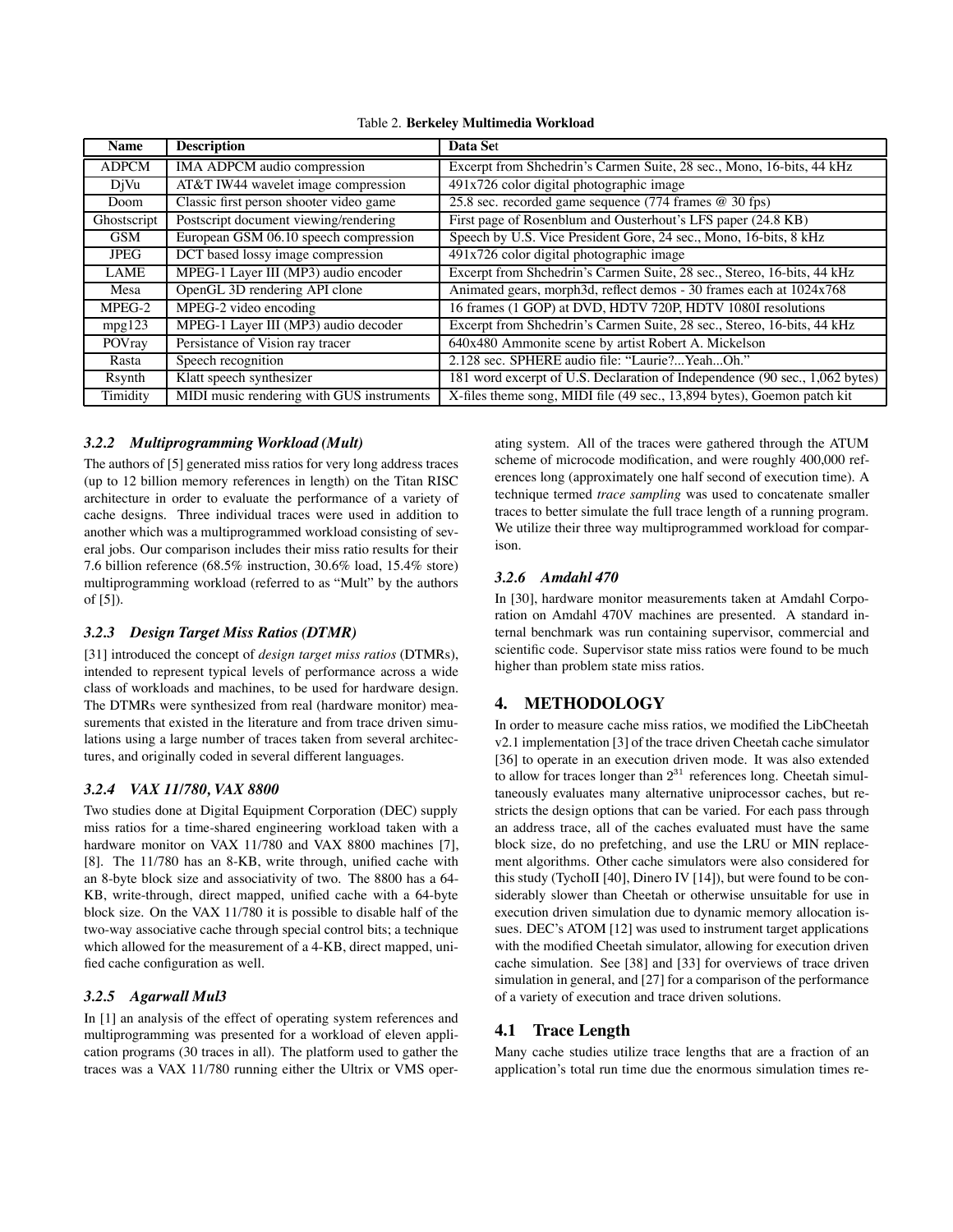Table 4: **Berkeley Multimedia Workload Simulation Characteristics** - *Purge interval* is the number of instructions executed in each context interval before flushing the simulated cache. *Data time* (inherent time represented by data set - machine independent), *user time* (time spent processing in user space - machine dependent), and *system time* (time spent processing in system space on behalf of an application machine dependent) are given in seconds. *Resident Set* is the maximum number of kilobytes in memory active at any one time, as determined by the getrusage() system call. All measurements were done on a DEC Alpha DS20 workstation with dual 500 MHz Alpha 21264 processors and 2048 MB of RAM running Compaq Tru64 Unix v5.0A (Rev. 1094). All applications were compiled with GCC v2.8.1 except (\*) compiled with DEC C v5.6-075.

| <b>Name</b>       | <b>Instruction</b> | Load              | <b>Store</b>      | <b>Purge</b>    | Data        | <b>User</b> | <b>System</b>      | <b>Resident</b>     |
|-------------------|--------------------|-------------------|-------------------|-----------------|-------------|-------------|--------------------|---------------------|
| <b>References</b> |                    | <b>References</b> | <b>References</b> | <b>Interval</b> | <b>Time</b> | <b>Time</b> | <b>Time</b>        | Set (kB)            |
| ADPCM Enc.        | 64,020,339         | 4,302,782         | 616.116           | 708,037         | 27.818      | 0.102       | $\overline{0.0}36$ | 1.472               |
| ADPCM Dec.        | 49,687,192         | 4,302,782         | 1,229,491         | 708,037         | 27.818      | 0.054       | 0.067              | 1,472               |
| DJVU Enc.         | 394,242,073        | 68,204,647        | 27,458,767        | 4,754,521       |             | 0.700       | 0.033              | 41,664              |
| DJVU Dec.         | 328,761,829        | 59,700,283        | 31,845,270        | 4,754,521       |             | 0.484       | 0.037              | 20,992              |
| Doom              | 1,889,897,116      | 500,225,773       | 109,222,846       | 4,284,671       | 25.800      | 2.216       | 0.939              | 26,432              |
| Ghostscript*      | 970,395,449        | 188,116,952       | 96,837,718        | 1,227,194       |             | 1.190       | 0.164              | 32,192              |
| GSM Enc.          | 375,971,389        | 55,009,077        | 14,010,892        | 297,641         | 24.341      | 0.468       | 0.016              | 1,024               |
| GSM Dec.          | 126,489,950        | 10,711,683        | 3,812,483         | 297,641         | 24.341      | 0.209       | 0.014              | 1,024               |
| JPEG Enc.         | 177,977,854        | 41,182,069        | 14,156,413        | 3,821,284       |             | 0.223       | 0.006              | 10,880              |
| JPEG Dec.         | 80,176,365         | 16,419,065        | 4,585,079         | 3,821,284       |             | 0.093       | 0.024              | 10,880              |
| LAME*             | 7,989,818,554      | 1,688,230,256     | 720,826,607       | 3,358,692       | 27.818      | 18.543      | 0.075              | 7,104               |
| Mesa Gears*       | 296, 287, 705      | 36,839,087        | 38,449,257        | 2,173,610       | 1.000       | 0.484       | 0.039              | 50,240              |
| Mesa Morph3D*     | 239,456,087        | 28,181,931        | 42,865,365        | 2,173,610       | 1.000       | 0.467       | 0.050              | 50,432              |
| Mesa Reflect*     | 2,752,665,912      | 431,196,702       | 221,523,544       | 2,173,610       | 1.000       | 3.672       | 0.051              | 59,968              |
| MPEG2 Enc. DVD    | 17,986,999,069     | 3,257,725,765     | 554,222,287       | 5,339,432       | 0.533       | 17.896      | 0.199              | $\overline{48,128}$ |
| MPEG2 Enc. 720P   | 47,606,551,352     | 8,581,717,942     | 1,563,082,541     | 5,339,432       | 0.533       | 48.263      | 0.505              | 124,032             |
| MPEG2 Enc. 1080I  | 111,041,463,652    | 20,148,301,625    | 3,349,482,784     | 5,339,432       | 0.533       | 113.050     | 0.521              | 277,952             |
| MPEG2 Dec. DVD    | 1,307,000,398      | 219,595,775       | 76,688,056        | 1,055,372       | 0.533       | 1.911       | 0.051              | 16,512              |
| MPEG2 Dec. 720P   | 3,992,213,571      | 673, 343, 544     | 243,881,680       | 1,055,372       | 0.533       | 5.796       | 0.141              | 41,472              |
| MPEG2 Dec. 1080I  | 8,038,214,930      | 1,341,912,185     | 464,649,094       | 1,055,372       | 0.533       | 12.098      | 0.182              | 91,648              |
| $mpg123*$         | 574,034,774        | 166,675,525       | 45,334,678        | 1,554,505       | 27.818      | 0.735       | 0.015              | 3,328               |
| POVray3           | 6,017,197,975      | 1,562,189,592     | 683,690,648       | 5,928,433       | 0.033       | 11.296      | 0.121              | 16,000              |
| Rasta*            | 25,120,492         | 5,925,648         | 1,989,604         | 2,560,537       | 2.128       | 0.039       | 0.014              | 5,632               |
| Rsynth            | 402,500,964        | 102,351,142       | 39,223,906        | 594,438         | 99.680      | 0.780       | 0.004              | 7,808               |
| Timidity          | 4,588,632,916      | 1,340,471,112     | 594,047,710       | 3,675,086       | 47.440      | 2.036       | 0.104              | 25,664              |
| Total             | 217,315,777,907    | 40,532,832,944    | 8,943,732,836     |                 |             | 242.805     | 3.406              |                     |
| Arithmetic Mean   | 8,692,631,116      | 1,621,313,318     | 357,749,313       |                 |             | 9.712       | 0.136              |                     |

quired to account for every instruction and data cache reference. Unfortunately, short trace lengths are problematic because programs exhibit phase behavior; an effect which is easily seen in Figure 1. The graphs depict the number of cache misses per 1,000,000 instructions executed for two sample applications.

In order to be able to simulate the effects of a program's behavior, it is necessary to have a trace which captures all of its behavior. We found that although there are some applications (notably many of the SPEC92/95 benchmarks) that exhibit uniform cache behavior over their entire run times, our multimedia workload applications did not share this property. The result of this is that full applications traces are the only way to completely characterize average cache behavior.

A second difficulty with short trace lengths specific to cache simulations is the *cold start* problem. Cache simulation programs typically start with an empty cache which becomes filled as the simulation progresses. All initial memory accesses will miss the cache (*compulsory* misses), so cold start effects can potentially dominate if traces are too short to mitigate these effects. Traces of a billion or more references may be needed to fully initialize multi-megabyte cache configurations [20]. Our work traces application programs with realistic data sets for full execution runs. The trace lengths for the component Berkeley Multimedia Workload applications are given in Table 4.

Table 4 lists the amount of time the CPU spends either in user space (*user time*) doing actual work for the application, or in system space (*system time*) serving I/O requests and dealing with other overhead on behalf of the application. Both user time and system time are machine dependent, and vary based on the instruction set, clock cycle length and other architectural parameters. *Data time* is machine independent, and is the inherent time length of the data set. For example, 24 frames of a DVD movie might represent one second of data time, even though decoding requires only 0.5 seconds of computation (the sum of system and user time).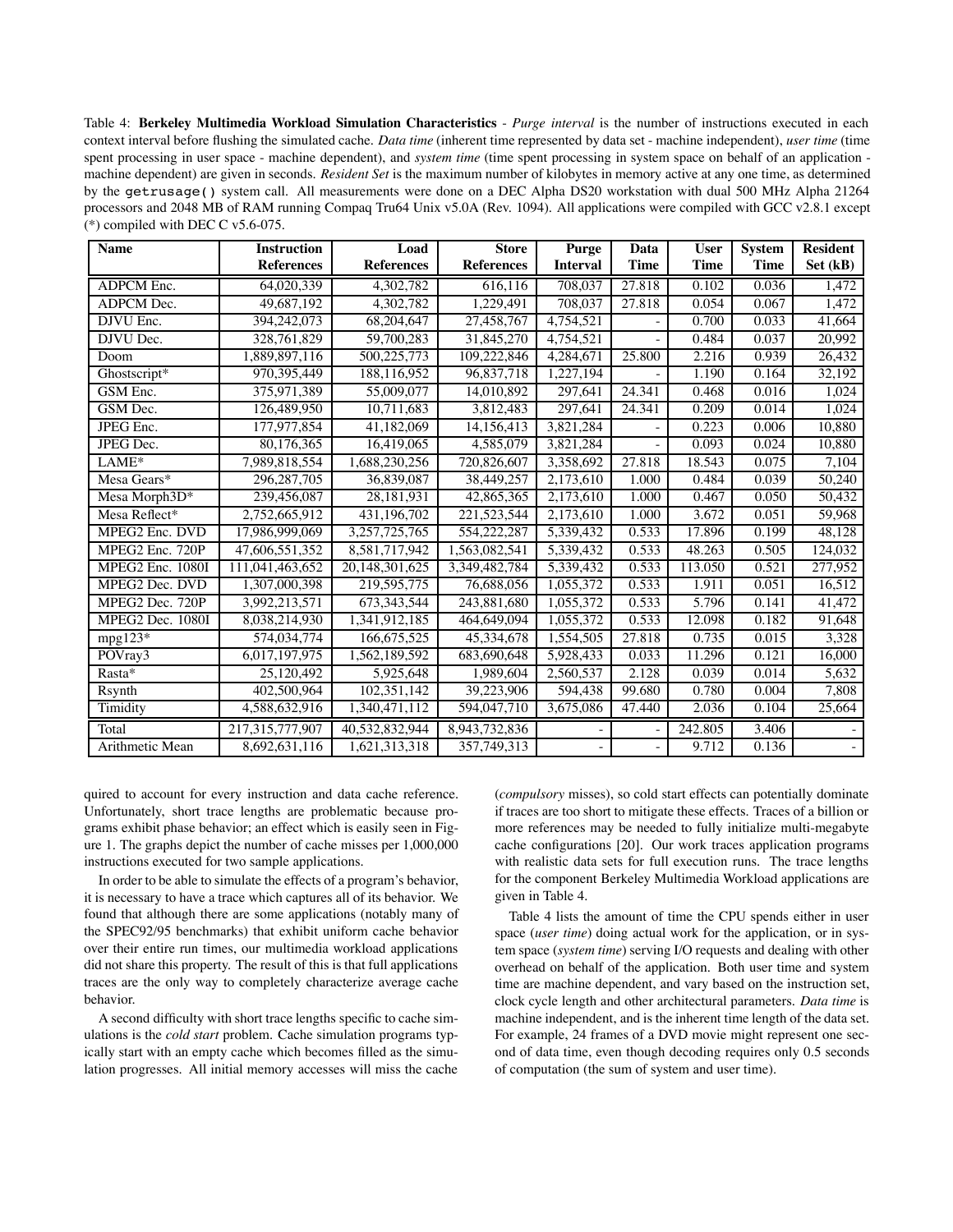

Figure 1: **Example Cache Miss Profiles** - data cache misses per million instructions executed (direct mapped, 8KB cache with 32B line size)

## **4.2 Operating System Behavior**

In general, studies including operating system behavior are rare because of the difficulty involved in obtaining this information. User space is freely manipulated, but tracing system space usually requires that modifications be made to the operating system. Although our traces only include user state references, we can assume that this represents almost all of the memory behavior of the programs under study; less than 1% of our multimedia workload was system time. To some degree this may be an artifact of the nature of the Berkeley Multimedia Workload, which requires system time only for file I/O. In an actual multimedia application where data must be transferred to and from I/O devices such as network, disk, or sound and video controller cards, a larger amount of OS activity could be present.

## **4.3 Multiprogramming**

Despite the fact that the Berkeley Multimedia Workload is dominated by user time computation, it is because of multiprogramming that we cannot entirely ignore operating system behavior. When a context switch occurs, the instructions and data of the newly scheduled process may no longer be in the cache from the last time it was run due to the memory use of programs scheduled in the interim. The number of cycles in this interval (limited by the *quantum*) affects the cache miss ratio. Although a quantum length that depends on clock time or external events remains constant with architectural change (typically 10 to 100 ms), the number of cycles  $Q$  in each quantum increases over time for various reasons, including less efficient software and a speedup of the processor relative to the speed of real time events.

#### *4.3.1 Multimedia*

Although the level of multiprogramming on a desktop workstation is typically low, multimedia applications are often multi-threaded. For example, in the case of on screen DVD movie play back, there are typically several concurrent threads of execution, each dealing

with a particular aspect of MPEG-2 decoding (e.g. audio, video, bitstream parsing/demuxing). Acceptable playback requires that decoding be fast enough to leave time for computing the other components in that unit of time (otherwise video frames may need to be dropped) and to prevent latency effects from disrupting the perceived synchronization between audio and video. These requirement affect scheduling, and are not taken into account in an application which operates in a batch or offline mode.

The effect of multiprogramming can be roughly approximated by periodically flushing (clearing) a simulated cache. The context switch intervals of the actual applications from the Berkeley Multimedia Workload were not measured and used for this because they are primarily file based applications, typically converting between compressed and uncompressed format without presenting the resulting data to the user. So, although the algorithms they employ (and therefore their memory access patterns) should for the most part be similar to their "real world" counterparts, their scheduling behavior is vastly different. In order to correctly simulate the effect of multiprogramming for our multimedia workload, the average context switching interval for commercial (closed source) Microsoft Windows applications was measured on real hardware. The applications were chosen to correspond as closely as possible to those comprising the Berkeley Multimedia Workload, such that, for example, the context interval measured for actual DVD video playback was used in our simulations of MPEG-2 video decoding at DVD resolutions.

Microsoft Windows NT and Windows 2000 both maintain a large amount of performance information for a large number of system objects including context switch count, user time and system time per thread. By dividing the sum of system time and user time by the measured context switch count it was possible to compute the average context switch interval for each type (domain) of multimedia application. Context switch intervals were measured on a 500 MHz AMD Athlon with 256 MB of PC100 DRAM and an MSI MS-6167 motherboard running Windows 2000 Professional v5.00.2195. Both a sound card (Sound Blaster Live Value) and 3D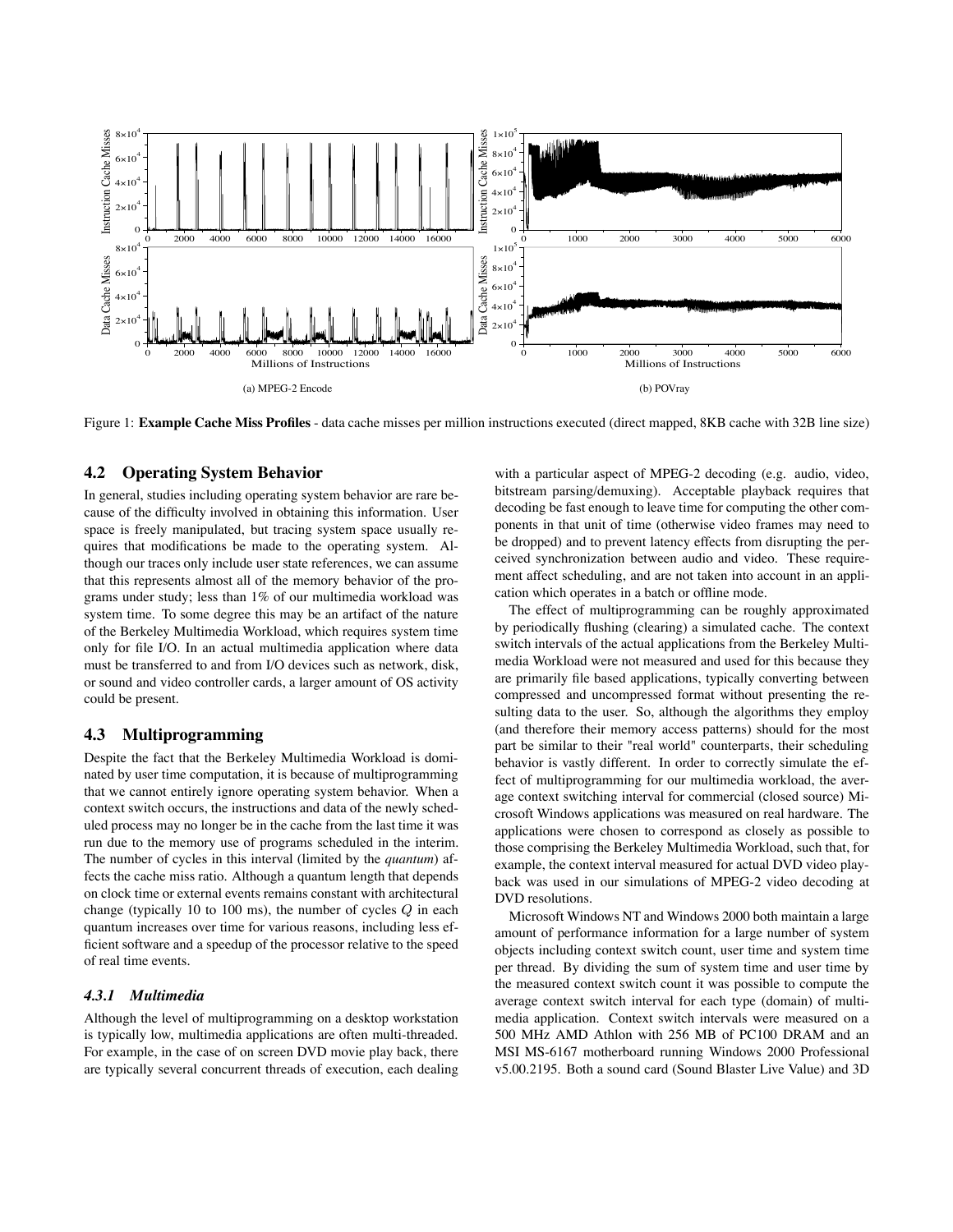| <b>Application Name</b>                 | Data Set                                           | <b>Context Interval</b> |
|-----------------------------------------|----------------------------------------------------|-------------------------|
| 3D Flowerbox OpenGL Screen Saver *      | 1280x1024x32bpp, (1:00)                            | 23,653                  |
| RealPlayer v7.0 RealAudio Player        | KAMU 64Kbps, stereo, G2 stream, (5:00)             | 40,396                  |
| Real Jukebox v1.0.0.488 MP3 Player      | Santana - Smooth, 160 Kbps, stereo (4:54)          | 58,399                  |
| MediaPlayer GSM 06.10 *                 | Speech by Al Gore, 8 kHz Mono, 16-bits (0:24)      | 297,641                 |
| K-Jofol 2000 MP3 Player v1.0            | Santana - Smooth, 160 Kbps, stereo (4:54)          | 360,336                 |
| 3D Pipes OpenGL Screen Saver *          | $1280x1024x32bp$ , $(1:00)$                        | 567,080                 |
| Narrator Text to Speech *               | U.S. Declaration of Independence                   | 594,438                 |
| MediaPlayer IMA ADPCM *                 | Santana - Smooth, 160 Kbps, stereo (4:54)          | 708,037                 |
| WinDVD v2.0 DVD Player                  | (5:00) clip from Amadeus                           | 921,510                 |
| PowerDVD v2.55 DVD Player               | (5:00) clip from Amadeus                           | 1,189,234               |
| <b>Ghostscript PostScript Previewer</b> | Rosenblum and Ousterhaut's LFS paper (15 pages)    | 1,227,194               |
| Dragon Naturally Speaking Preferred     | U.S. Declaration of Independence                   | 2,560,537               |
| Audio Catalyst v2.1 MP3 Encoder         | Santana - Smooth, 44 kHz, stereo (4:54)            | 3,358,692               |
| Audio Compositor MIDI Renderer          | X-files theme song, Personal Copy v4.2 Sound Fonts | 3,675,086               |
| Irfanview v3.15 Image Viewer            | Kodak's Iowa Corn jpeg image (2048x3072x24bpp)     | 3,821,284               |
| Quake III Arena (Demo)                  | Internal demo $#1$ , demo $#2$ (640x480)           | 4,284,671               |
| DjVushop Document Compression           | Scanned cover of March 2000 IEEE Computer journal  | 4,754,521               |
| Avi2Mpg2 MPEG-2 Encoder                 | 160 frames, 720x480 from Amadeus                   | 5,339,432               |
| POVray v3.1g Raytracer                  | Torus (internal demo scene), 800x600 Anti-Aliased  | 5,928,433               |
| 3D Maze OpenGL Screen Saver *           | 1280x1024x32bpp, (1:00)                            | 5,930,096               |
|                                         | Arithmetic Mean                                    | 2,247,389               |
|                                         | Geometric Mean                                     | 1,015,426               |

Table 5: **Average Multimedia Context Switch Intervals** - Measurements are given in 500 MHz AMD Athlon clock cycles. (\*) denotes applications packaged with the Windows 2000 operating system.

accelerator card (AGP Nvidia Riva TNT) were installed. Table 5 lists these intervals as measured by the Windows 2000 performance counters, which return results in terms of time (CPU cycles).

In our cache simulations, we simulate normal task switching by flushing the cache every  $Q_{context}$  instructions. Because our cache simulation is instruction, rather than cycle based, we require cache purge intervals measured in terms of instructions executed between cache flushes. In order to convert our context switch interval data from cycles to instructions we need to know the corresponding cycles per instruction (CPI) ratio. However, we can not simply treat x86 CISC instructions as being equivalent to the RISC Alpha instructions of our simulation platform, due to the inherently different amounts of work done by each class of instructions. In order to approximate the equivalent number of Alpha RISC-like instructions in each context switch interval, we divide the number of x86 Athlon cycles by the typical number of cycles per micro-op  $(CP\mu Qp)$  (the details of our CPI and CP $\mu$ Op measurements are given in [29]).

Note that in a real system the interval between task switches is variable, not fixed; since we don't have the distribution of interinterrupt times, we chose to use a constant interval. Alternately, we could have chosen some other distribution, such as exponential, normal or uniform. The simulation quanta (cache flush intervals) applied to each application are listed in Table 4.

#### *4.3.2 SPEC95*

SPEC95 was simulated without multiprogramming (cache flushing) for several reasons. First, it is normally run in a uniprogrammed mode in order to extract the highest benchmark performance [16].

| <b>CINT95</b>             | <b>Context Interval</b>    |
|---------------------------|----------------------------|
| 099.go                    | 21,134,208                 |
| 124.m88ksim               | 5,122,455                  |
| $126$ .gcc                | 3,845,678                  |
| 129.compress              | 22,719,364                 |
| 130.1i                    | 21,754,551                 |
| $132$ .ijpeg              | 16,093,926                 |
| 134.perl                  | 16,308,625                 |
| 147.vortex                | 13, 193, 123               |
| <b>CFP95</b>              | <b>Context Interval</b>    |
| $\overline{101}$ .tomcatv | $\overline{10}$ , 185, 364 |
| $102$ .swim               | 13,753,700                 |
| $103$ .su $2cor$          | 9,595,431                  |
| 104.hydro2d               | 18,624,108                 |
| 107.mgrid                 | 17,791,106                 |
| 110.applu                 | 4,644,660                  |
| 125.turb3d                | 22,366,853                 |
| 141.apsi                  | 11,743,787                 |
| $145$ .fpppp              | 19,004,011                 |
| $146$ .wave5              | 19,015,575                 |
| Arithmetic Mean           | 14,827,585                 |
| Geometric Mean            | 13,158,763                 |

Table 6: **Average SPEC95 Context Switch Intervals** - measurements are given in 500 MHz clock cycles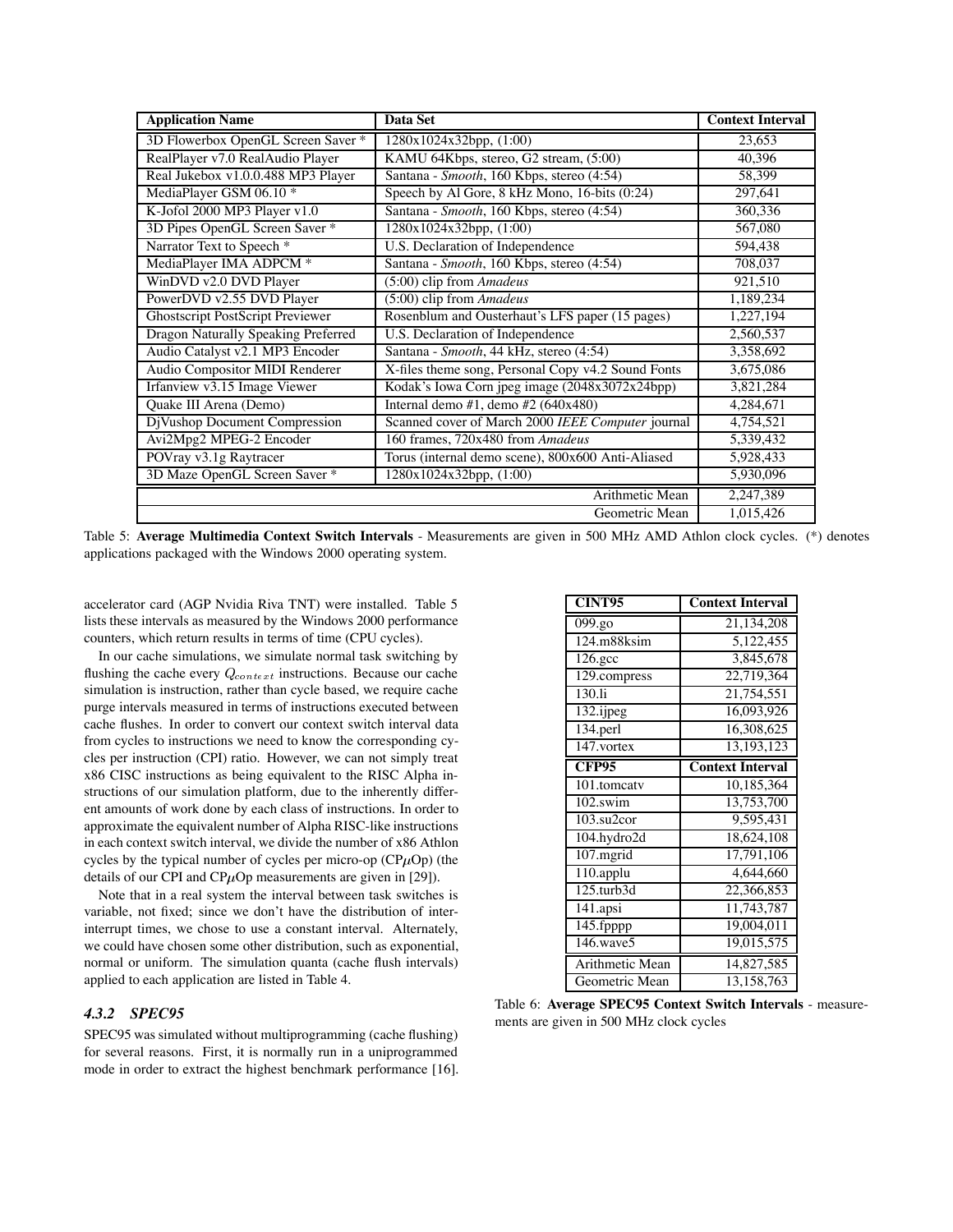More importantly, when we measured the actual context switch intervals for SPEC95 on a modern DEC Alpha workstation (DS20 with dual 500 MHz Alpha 21264 processors), the context interval,  $Q$ , was measured to be sufficiently large (14.8 million instructions, on average) that multiprogramming has very little effect on miss ratios. Unlike multimedia applications which typically have several tightly cooperating threads, the SPEC applications are single threaded and entirely compute bound.

Many UNIX-type operating systems maintain context switch counts on a per process basis which is accessible through the getrusage() system call. The average context switch interval was computed in the same manner as for the Windows multimedia applications. Table 6 lists context switch intervals for SPEC95 measured for Compaq Tru64 Unix v5.0 running on a DEC DS20 workstation (dual 21264 processors, each running at 500 MHz), with 2 GB of RAM, again running in a system with a single active task.

#### **4.4 Simulation Details**

The component applications for both the multimedia workload and SPEC95 were compiled for the Alpha AXP architecture running Digital UNIX v4.0E with the default optimization levels in the case of the multimedia workload, and the base optimization level for SPEC95 (the same compiler optimization flags on all applications: -fast -O5 -non shared). The resulting binaries were then instrumented with the Cheetah cache simulator using ATOM and run on 300 MHz DEC Alpha AXP machines with 128 MB of RAM.

All of the applications in the Berkeley Multimedia Workload are written in C with the exception of DjVu which is coded in C++. Data sets were chosen to be on the order of real workloads, with long enough traces (instruction and data) to exercise very large caches, or to at least touch as much address space as the corresponding real applications. The trace lengths and other relevant simulation characteristics are listed in Table 4. Total simulation time for our work, not including false starts, machine down time and other simulation problems, was 24.4 days of CPU time for the multimedia workload, and 147.2 days of CPU time for SPEC95 simulations, for a grand total of 171 days of CPU time. The machine type used for simulation was a DEC AlphaStation 255 workstation with a single 300 MHz Alpha 21064a processor).

## **5. RESULTS**

The two major determinants of cache performance are *access time* (the latency from the beginning of an access until the time the requested data is retrieved) and *miss ratio* (the fraction of cache references which are not found in the cache) [30]. Based on the latencies of a particular cache memory candidate design, in combination with the simulated or measured miss ratio, it is possible to select the design with the highest overall performance (lowest average memory access time) at some level of implementation cost.

Complete tables of the results from all of our simulations are available on the world wide web at *http://www.cs.berkeley.edu/~slingn/research/*, from which the cache performance of any application set of interest can be computed.

As it is necessary to reduce the large volume of our simulation

results into a more easily digestible form, we use averaging where necessary to compress results. Because the number of applications representing a particular application domain (audio, speech, document, video, 3D) is arbitrary, we will let each of the five application domains comprise a total of 20% of the averaged workload result, with the component applications of each domain being weighted equally.

#### **5.1 Capacity**

*Capacity,* or total cache size, has the greatest effect on miss ratio, and so it is one of the most important cache design parameters. Capacity, especially for L1 caches which are typically on the same die as the CPU, is limited by physical die size and implementation cost. In addition, the larger the capacity of a cache, the slower it is due to increased loading of critical address and data lines, thus requiring additional buffering [24]. In order to study the effect of cache capacity on miss ratio, caches were simulated ranging in size from 1K to 2M bytes.

#### *5.1.1 Other Workloads*

The results of other studies on the effect of cache size on the miss ratio for a variety of other workloads are presented alongside our simulation results for the Berkeley Multimedia Workload. All of the miss ratios presented in Figures 2, 3, and 4 are for caches with a line size of 32 bytes and two-way associativity, which represent common values for these parameters. Because the results shown have been gathered from a motley assortment of studies of disparate ages and architectures, many of which did not analyze configurations precisely identical to ours in terms of line size and associativity, we use adjusted results taken from [16]. These adjustments modify the original results of the studies according to the ratios of miss ratios found in [18] for differences in associativity, and [32] for variations in line size. Extensions to larger cache sizes were made for the DTMR results using the  $\sqrt{2}$  rule from [30]. It is important to note that many of the other studies included for comparison purposes also measured or simulated multiprogramming behavior, but because they are based on older machine architectures, their  $Q$ (quantum) lengths and therefore their context switch intervals are significantly shorter than those used in our simulations.

The most significant result of Figures 2, 3, and 4 is that far from multimedia applications exhibiting degenerate cache behavior in comparison to more traditional workloads, our results demonstrate that they actually perform better for nearly all cache configurations. We believe that this is attributable to several factors. First, most of the comparison workloads are for timeshared machines on which task switching between users occurred very frequently. Further, the comparison studies are of architectures with much lower clock speeds than modern processors, and so exhibit higher miss ratios due to shorter context switch intervals based on real time periods. Even so, the uniprogrammed SPEC92 and SPEC95 benchmarks still demonstrate higher miss ratios than our multimedia workload. We believe that this is because many multimedia algorithm building blocks (such as the discrete cosine transform and fast Fourier transform) internally reference the same data locations repeatedly. In the case of streaming multimedia applications, data is typically copied into a fixed region of memory (buffer) from the source file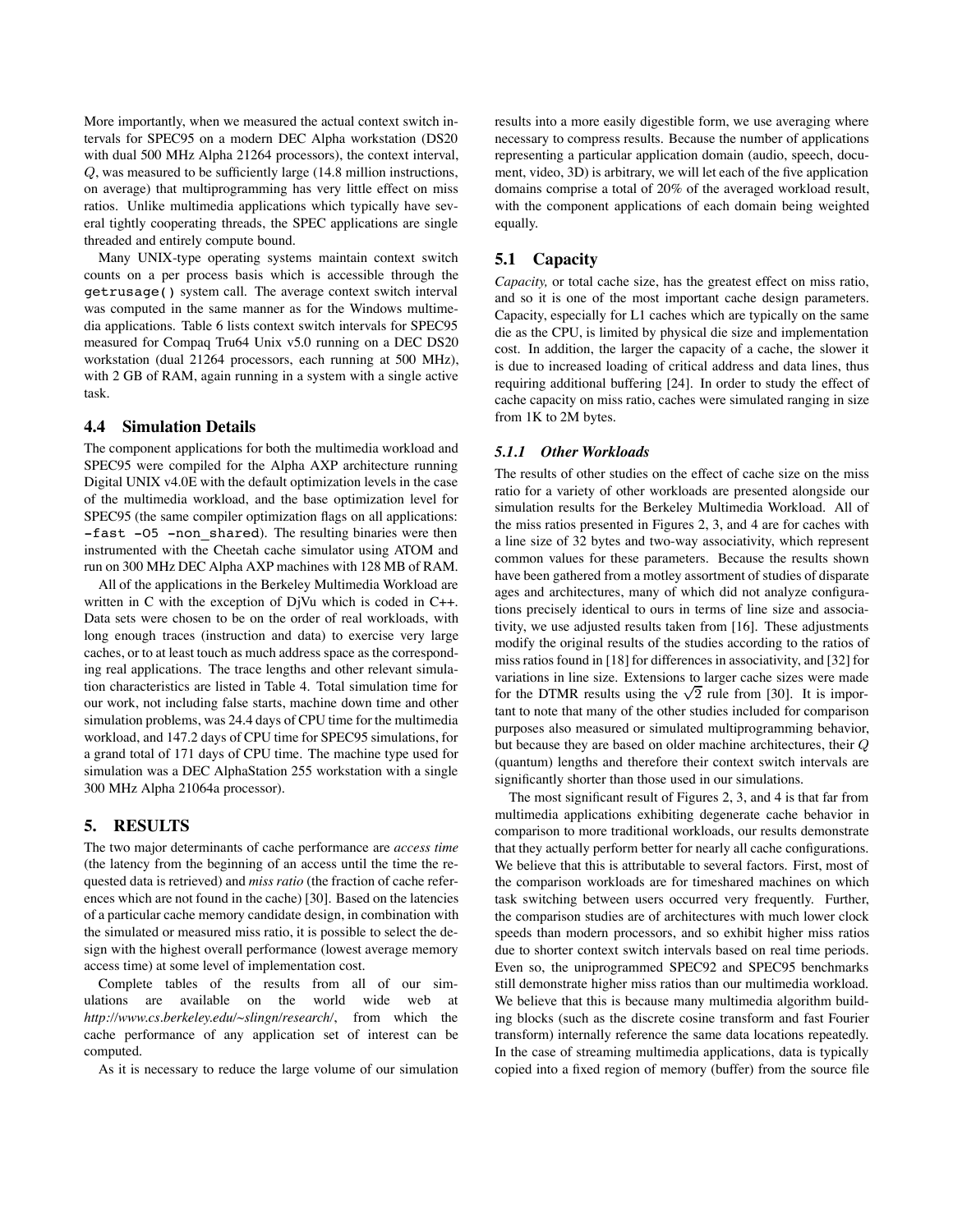

Figure 2. **Unified Cache Miss Ratio** - 32B line size



Figure 3. **Instruction Cache Miss Ratio** - 32B line size

of network interface device. Even algorithms which simply traverse enormous arrays of data without re-referencing (such as color space conversion, subsampling) typically do so in linear memory order, and so benefit greatly from the "prefetching" effect of long cache lines. In addition, multimedia data types are typically small (8-bits for video and speech, 16-bits for audio, single precision (32 bit) floating point for 3D geometry calculations). This means that in comparison to the other workloads which utilize full 32-bit integers or 64-bit (double precision) floating point, more multimedia data elements fit in a single cache line, thus improving the relative hit ratio.

#### *5.1.2 Multimedia Domains*

When broken down into the five application domains (audio, speech, document, video and 3D graphics), some important trends become apparent (Figures 5, 6, and 7). Instruction cache miss ra-



Figure 4. **Data Cache Miss Ratio** - 32B line size

tios are quite similar across the various application domains, with a 16 KB or 32 KB cache being sufficient. This supports the idea that multimedia applications are dominated by small kernel loops, rather than large code sizes. Data cache miss ratios show significant variation between domains. Speech, video, and audio domains exhibit similar (low miss ratio) cache performance, while the document and 3D applications have higher miss ratios. This is attributable to the non-linear way in which data sets are traversed during processing for these applications.



Figure 5. **Multimedia Domains: Unified Cache** - 32B line size

#### *5.1.3 SIMD Effects*

The motivation behind the SIMD within a register approach taken by multimedia extensions such as Intel's MMX or Motorola's AltiVec is the fact that on general purpose microprocessors, data paths are typically 32 or 64-bits wide, while multimedia applications typically deal with narrower width data. By packing multiple narrow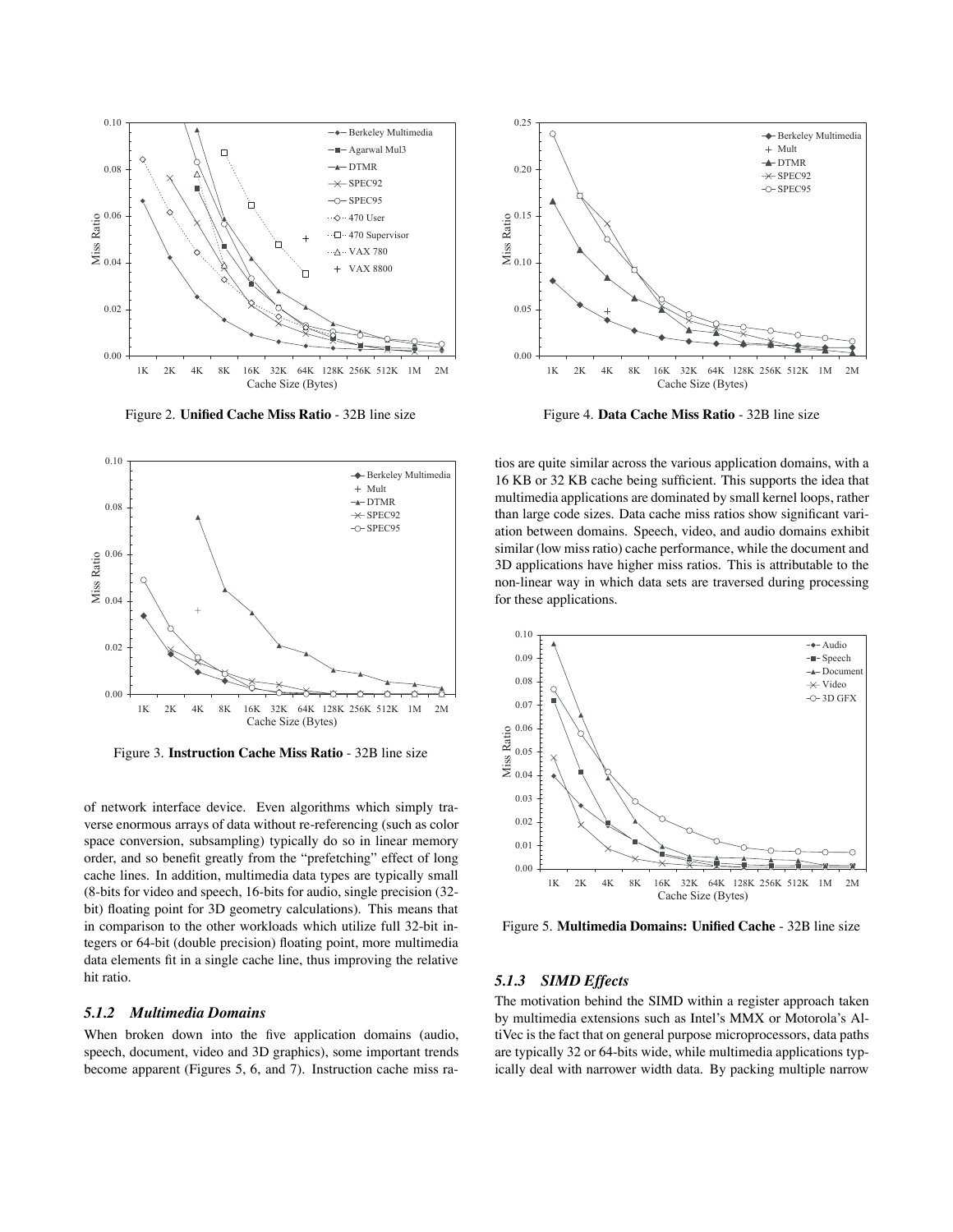

Figure 6: **Multimedia Domains: Instruction Cache** - 32B line size



Figure 7. **Multimedia Domains: Data Cache** - 32B line size

operations into the wider native processor data path, it is possible to improve performance.

Although it might be expected that current scalar compilers would place multiple short values into a register and then extract them with register to register operations in order to minimize memory access overhead, we found that this was not the case for the two compilers available on our DEC Alpha test platform. Instead, multiple independent short loads are issued. Because of this, the use of SIMD instruction set extensions for multimedia will result in higher cache miss ratios, although the total number of memory references would decrease, due to the folding of several scalar load operations into a single parallel operation for sub-word data types which are adjacent in memory. Note that programs employing multimedia (SIMD) instruction sets are likely to be hand-coded, as no currently available commercial compilers are able to generate SIMD instructions automatically; this will also affect their memory behavior.

## **5.2 Line Size**

The block or line size of a cache memory is another cache design parameter that strongly affects cache performance [32]. Generally, increasing the line size decreases the miss ratio, since each fetch from memory retrieves more data, thus fewer accesses outside the cache are required. When the line size is made too large, *memory pollution* can adversely affect cache performance, causing material to be loaded that is either never referenced or evicting information that would have been referenced before being replaced. Large lines also decrease the likelihood of "line crossers" - multibyte memory accesses across the boundary between two cache lines, such as occur with many CISC architectures. This type of unaligned access incurs a performance penalty since it usually requires two cache accesses; string operations can induce multiple cache data misses Additionally, small line sizes require a greater number of bits be dedicated to tag space than for larger lines, although a *sector* or *sub-block* cache is one way to avoid this problem. (See [26] for an investigation into sub-sector cache design issues.)

In addition to affecting the performance metric of miss ratio, large line sizes can have long transfer times and create excessively high levels of memory traffic [32]. It is possible to model the time to fetch a cache line,  $t_{line}$ , assuming no prefetching and that all loads load a full cache line:

$$
t_{line} = t_{latency} + \frac{\left(\frac{L}{d}\right)}{r_{xfer}} \tag{1}
$$

where,

 $L$  - line size (bytes)

 $d$  - data path width to memory (bytes)

 $t_{l \, a \, t \, e \, n \, c \, y}$  - delay for any memory transaction, consisting primarily of memory latency and address transmission time (seconds)

 $r_{xfer}$  - bus transfer rate or bandwidth (bytes per second)

For every cache capacity there is an optimal line size that minimizes the average memory reference delay. In order to select an optimal line size, it is necessary to minimize  $t_{line} \cdot m(L)$ , where  $m(L)$  is the miss ratio as a function of line size. To investigate the effect of line size choice on miss ratio, instruction and data caches were simulated with line sizes ranging from 16 bytes to 256 bytes and total capacities ranging from 1 KB to 2 MB. For the sake of example, we use the parameters measured for the memory hierarchy on a 500 MHz AMD Athlon system, listed in Table 7 (the methodology used to obtain these parameters is detailed in [29]). Because we are only considering one level caches in this work, we use the measured L2 parameters for the memory miss latency and bandwidth.

In the case of the largest caches simulated (1M and 2M capacity), the largest line size of 256 bytes produced minimal average delay for instruction caches. Table 8 summarizes the mean memory reference delay for the multimedia workload for SPEC92 and SPEC95, in addition to the Berkeley Multimedia Workload. The best values are highlighted in bold text. Some of the instruction cache results exhibit anomalies for extremely small miss ratios due to the limited precision of our results in those instances (only a few misses for many millions of instruction references).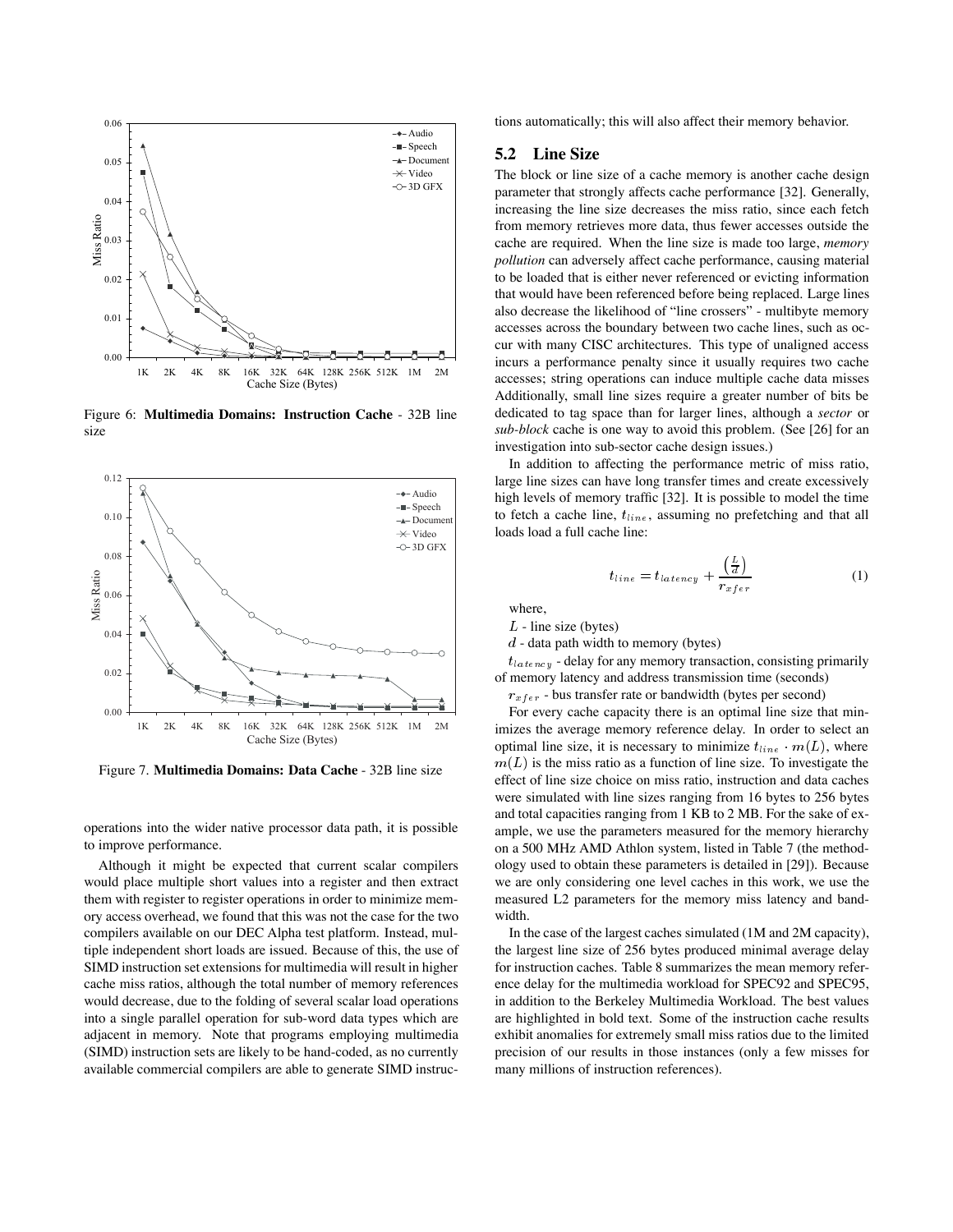Table 7: **Memory Latency and Bandwidth** - where  $t_{latercy}$  is the time delay for any memory transaction, consisting primarily of memory latency and address transmission time and  $r_{xfer}$  is the bus transfer rate or bandwidth in bytes transferred per unit time. (\*)Microstar -Microstar 6167 motherboard utilizing AMD's AMD-750 chipset, Mandrake Linux v7.0, 256 MB RAM (\*\*)BX - unknown motherboard employing the Intel 440BX chipset, RedHat Linux v6.0, 128 MB RAM

| <b>System</b>                                         | $\mathbf{L1}$ t <sub>latency</sub> | $L1 r_{rfer}$          | $L2 t_{latency}$ | $L2 r_{x \text{fer}}$ | $M$ em $t_{later}$ | $Memr_{xfer}$         |
|-------------------------------------------------------|------------------------------------|------------------------|------------------|-----------------------|--------------------|-----------------------|
| Microstar <sup>*</sup> AMD Athlon $(500 \text{ MHz})$ | $4.0$ ns                           | 2657.18 MB/s           | $109.7$ ns       | $1182.90$ MB/s        | $242.5$ ns         | $305.76 \text{ MB/s}$ |
| DEC DS10 Alpha 21264 (466 MHz)                        | $4.3$ ns                           | 1939.14 MB/s           | $30.4$ ns        | 825.27 MB/s           | $197.2$ ns         | $336.92 \text{ MB/s}$ |
| $BX^{**}$ Intel Pentium III (450 MHz)                 | $4.4$ ns                           | $1695.97$ MB/s         | $46.6$ ns        | $806.94 \text{ MB/s}$ | $149.8$ ns         | 308.33 MB/s           |
| HP N-Class PA-8500 $(3 \times 450 \text{ MHz})$       | $4.6$ ns                           | $2190.42 \text{ MB/s}$ | -                |                       | $293.3$ ns         | 338.50 MB/s           |

Our results indicate that for the Berkeley Multimedia Workload (as well as SPEC95), instruction cache line sizes should be as large as possible, due to the extremely low miss ratios exhibited for even moderate capacities. Instructions are likely to be accessed sequentially, so the fetching of large line sizes pays off. Data caches, on the other hand, have clearly optimal line sizes, depending on the total cache capacity. In the selection of an optimal line size, it should be kept in mind that large line sizes can be problematic in multiprocessor systems where system bus bandwidth must be shared. Very long line sizes may also cause real-time problems, as when I/O operations cause buffer overruns due to an inability to get on the memory bus. With many desktop computer manufacturers already offering 2 and even 4-way multiprocessor support, this may have a limiting effect on the usefulness of long cache lines.

#### **5.3 Associativity**

Determining optimal associativity is important because changing associativity has a significant impact on cache performance (latency) and cost. Increasing set associativity may require additional multiplexing in the data path as well as increasing the complexity of timing and control [24]. [18] develops a rule of thumb for how associativity affects miss ratio: reducing associativity from eightway to four-way, from four-way to two-way, and from two-way to direct mapped was found to cause relative miss ratio increases of approximately 5, 10, and 30 percent, respectively. In order to see how associativity affects miss ratios for our multimedia workload, *miss ratio spreads* were calculated for unified, data and instruction caches for our suite of multimedia applications. Miss ratio spread computes the benefit of increasing associativity, and is defined in [18]:

$$
Miss Ratio \, Spread = \frac{m(A=n) - m(A=2n)}{m(A=2n)} \qquad (2)
$$

Where  $m(A = n)$  is the miss ratio for *n*-way set associativity, A. As in [18], a block size of 32 bytes was chosen, with all simulated caches utilizing LRU replacement. The miss ratio spreads of the Berkeley Multimedia Workload as well as SPEC92 and SPEC95 are shown in Figure 8. Please note that in order to preserve visual detail across the wide range of workload behaviors observed, the subfigures use different vertical scales. Unlike the original [18] study, our curves are not smoothed or averaged.

From the miss ratio spread results in Figure 8, we can see that instruction caches for multimedia applications (and generally for SPEC92 and SPEC95) benefit from 2- or 4-way associativity for

moderate size caches (16 KB to 256 KB). For the multimedia workload, most of the benefit from associativity seems to be obtained with two-way set associativity; additional associativity does not to improve performance significantly, except for small cache sizes. Increasing associativity can also be a useful way to increase overall cache capacity when limited by virtual memory constraints (a limited number of page offset bits to index the cache). This was the approach taken both by the designers of Motorola's G4 processor (which includes 8-way associative L1 caches) as well as the IBM 3033 which has a 16-way associative 64k cache.

## **6. MULTIMEDIA TRENDS**

The final determination we would like to make is what cache designers should plan for to support future multimedia applications. This can be thought of in terms of the potential for data set expansion within each multimedia application domain. We expect that audio and speech application data sets will not change significantly in size, as current data sets are already at the limit of human audio fidelity. Document processing should also not change as current documents are sufficient for either printing or previewing at laser printer resolutions.

Video resolutions are not yet close to the limits of the human eye. This can be seen in the high resolution digital formats currently in the pipeline for consumer level products: DVD (720x480), HDTV 720P (1280x720), and HDTV 1080I (1920x1080). In order to determine if the working set size of video applications is increasing, and therefore larger cache capacities are necessary to support these new resolutions, we compared the effect of cache capacity on miss ratios for them in Figures 9 and 10 utilizing the ratio of miss ratios for increasing resolution. Our results were obtained by running the same MPEG-2 decoding and encoding applications with data sets at DVD, HDTV 720P and HDTV 1080I resolutions. As an example of how to interpret the figures,  $DVD \Rightarrow 720P$  refers to the ratio of miss ratios of 720P/DVD resolutions. This metric shows the relative change in miss ratio for the higher resolution compared to the preceding lower resolution.

From Figure 9, we can see that instruction miss ratios are hardly affected by changes in resolution and although there are some minor fluctuations, the ratios are generally quite close to 1.0. Data miss ratios (Figure 10) show a stronger influence for small caches (capacities less than 32K), but level off for larger caches. The type of data locality being exploited by data caches for digital video is presumably at the block or macroblock level (which are the same size in all formats) rather than the frame level since caches are equally effective on all resolutions above a minimum working set size.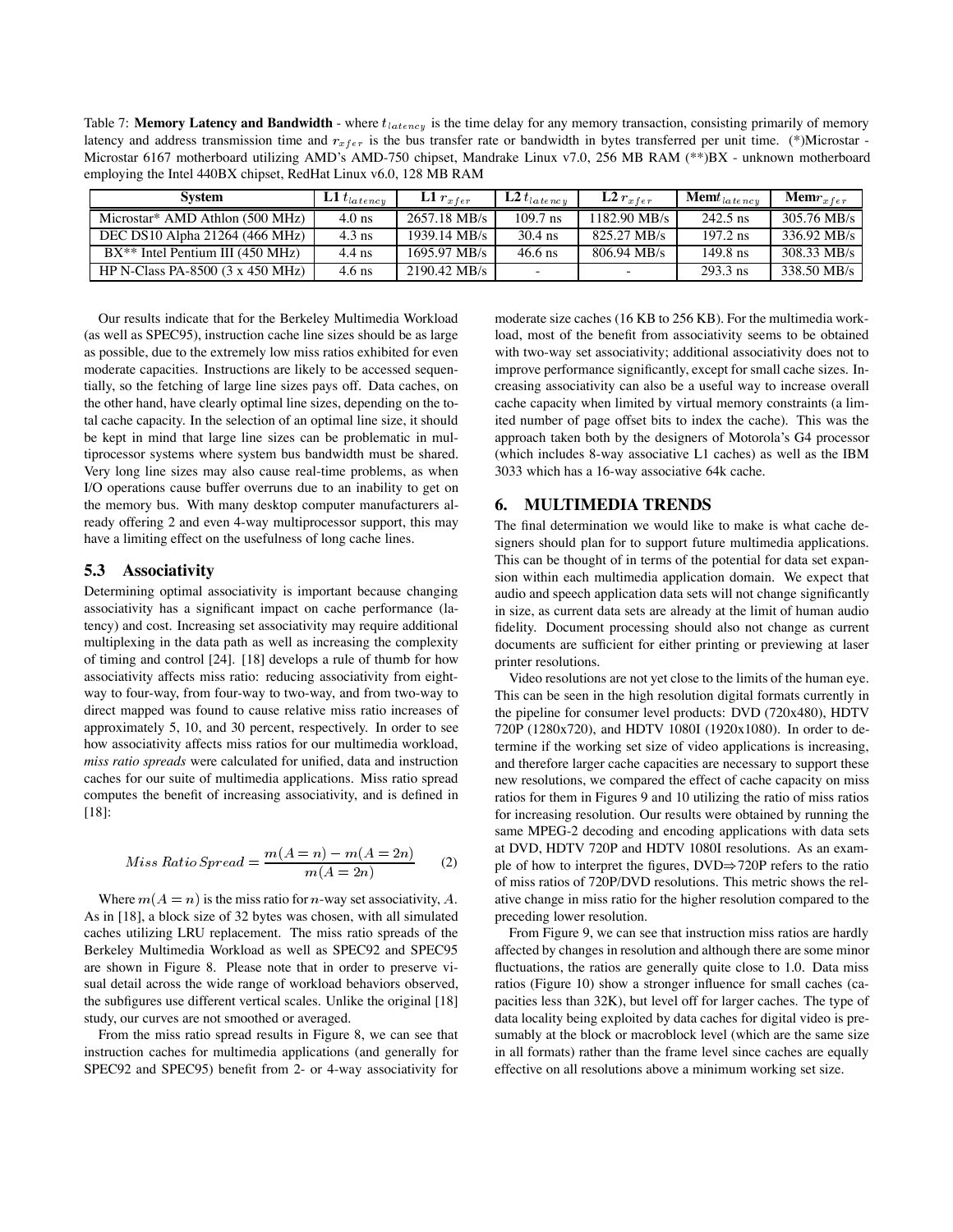#### Table 8. **Average Delay per Memory Reference (ns)**

|                |                    |                    | Multimedia         |                    |                    |           |                       |                      | SPEC92               |                      |                      | SPEC95                |                      |                      |                      |                      |                |
|----------------|--------------------|--------------------|--------------------|--------------------|--------------------|-----------|-----------------------|----------------------|----------------------|----------------------|----------------------|-----------------------|----------------------|----------------------|----------------------|----------------------|----------------|
|                | Instruction Cache  |                    |                    |                    |                    |           |                       |                      | Instruction Cache    |                      |                      | Instruction Cache     |                      |                      |                      |                      |                |
|                |                    |                    | Block Size         | (bytes)            |                    |           | Block Size<br>(bytes) |                      |                      |                      |                      | Block Size<br>(bytes) |                      |                      |                      |                      |                |
| Size           | 16                 | 32                 | 64                 | 128                | 256                | Size      | 16                    | 32                   | 64                   | 128                  | 256                  | Size                  | 16                   | 32                   | 64                   | 128                  | 256            |
| 1K             | 6.22630            | 3.79536            | 2.68253            | 1.96086            | 1.74648            | 1K        |                       |                      |                      |                      |                      | 1K                    | 14,27069             | 7.91963              | 4.97274              | 4.35598              | 2.87           |
| 2K             | 3.13298            | 1.94226            | 1.40646            | 1.01556            | 0.93899            | 2K        | 3.71840               | 2.17213              | 1.33401              | 0.99493              | 0.77374              | 2K                    | 9.98204              | 5.53019              | 3.48003              | 2.85900              | 1.89           |
| 4 <sub>K</sub> | 1.67616            | 1.08187            | 0.81106            | 0.60246            | 0.57495            | 4K        | 2.70159               | 1.54599              | 0.94898              | 0.63635              | 0.47634              | 4K                    | 5.59066              | 3.17658              | 2.10667              | 1,75073              | 1.23           |
| 8K             | 0.95800            | 0.64909            | 0.46229            | 0.35912            | 0.33620            | 8K        | 1,90405               | 1.05308              | 0.62611              | 0.40832              | 0.29344              | 8K                    | 3.20456              | 1,77827              | 1,18120              | 0.98336              | 0.72           |
| 16K            | 0.43464            | 0.28182            | 0.19453            | 0.15618            | 0.15525            | 16K       | 1.15215               | 0.62794              | 0.36595              | 0.23302              | 0.16946              | 16K                   | 1.81675              | 0.98199              | 0.64224              | 0.51674              | 0.38           |
| 32K            | 0.16759            | 0.10355            | 0.07412            | 0.05721            | 0.04810            | 32K       | 0.88056               | 0.46364              | 0.25446              | 0.14906              | 0.09699              | 32K                   | 0.58192              | 0.31805              | 0.22947              | 0.22521              | 0.16           |
| 64K            | 0.09868            | 0.05709            | 0.03657            | 0.02492            | 0.01902            | 64K       | 0.33792               | 0.17852              | 0.09883              | 0.05834              | 0.03805              | 64K                   | 0.14942              | 0.06065              | 0.04621              | 0.08140              | 0.05           |
| 128K           | 0.07714            | 0.04281            | 0.02534            | 0.01516            | 0.01016            | 128K      | 0.02737               | 0.01647              | 0.01171              | 0.00807              | 0.00689              | 128K                  | 0.09541              | 0.01656              | 0.01220              | 0.03635              | 0.00           |
| 256K           | 0.07514            | 0.04126            | 0.02407            | 0.01393            | 0.00897            | 256K      | 0.00734               | 0.00519              | 0.00359              | 0.00318              | 0.00216              | 256K                  | 0.07924              | 0.00570              | 0.00406              | 0.02055              | 0.00           |
| 512K           | 0.07496            | 0.04110            | 0.02392            | 0.01379            | 0.00883            | 512K      | 0.00178               | 0.00124              | 0.00069              | 0.00012              | 0.00014              | 512K                  | 0.07324              | 0.00188              | 0.00137              | 0.01320              | 0.00           |
| 1M             | 0.07496            | 0.04110            | 0.02392            | 0.01379            | 0.00882            | 1M        | 0.00122               | 0.00067              | 0.00012              | 0.00012              | 0.00014              | 1M                    | 0.07106              | 0.00045              | 0.00035              | 0.00874              | 0.00           |
| 2 <sub>N</sub> | 0.07496            | 0.04110            | 0.02392            | 0.01379            | 0.00882            | 2M        |                       |                      |                      |                      |                      | 2M                    | 0.07071              | 0.00019              | 0.00016              | 0.00561              | 0.00           |
|                |                    |                    | Data Cache         |                    |                    |           |                       |                      | Data Cache           |                      |                      |                       |                      |                      | Data Cache           |                      |                |
| Size           | 16                 | 32                 | 64                 | 128                | 256                | Size      | 16                    | 32                   | 64                   | 128                  | 256                  | Size                  | 16                   | 32                   | 64                   | 128                  | 256            |
| 1K             | 10.70698           | 9.09775            | 10.17477           | 14.66781           | 24,87838           | 1K        |                       |                      |                      |                      |                      | 1K                    | 28.39914             | 26.87923             | 29.13518             | 35,47889<br>24.15869 | 49.55          |
| 2K             | 8,04009            | 6.20969            | 6.31052            | 8.56975            | 14.26147           | 2K        | 20.96124              | 19.39993             | 19,84360             | 23,28471             | 30.41951             | 2K                    | 21.39439             | 19.36667             | 20.11207             |                      | 33.54          |
| 4K             | 6.15572<br>4.64852 | 4.35004<br>3.06934 | 3.83097<br>2.40616 | 4.40862<br>2.44560 | 6.87190<br>3,27708 | 4K        | 17.25565<br>11.54032  | 16.02179<br>10.47322 | 16.25980<br>10.94480 | 18.30165<br>12.22563 | 23.07412<br>15.48550 | 4K                    | 16.71953<br>13.18879 | 14,11966<br>10.41741 | 14.10880<br>10.04470 | 16.75037<br>11.51744 | 22.38<br>15.18 |
| 8K<br>16K      | 3.4851             | 2.24199            | 1,61893            | 1.51314            | 1,86139            | 8K<br>16K | 8.27219               | 6.05842              | 5.26856              | 5.28466              | 6.37997              | 8K<br>16K             | 10.39420             | 6.84679              | 6.48190              | 7.54309              | 10.22          |
| 32K            | 2.81276            | 1,77501            | 1.24335            | 1.05964            | 1.14475            | 32K       | 6.55353               | 4.29003              | 3.35500              | 3.00983              | 3,30687              | 32K                   | 8,88017              | 5.03129              | 3.99639              | 4.41458              | 6.26           |
| 64K            | 2.44197            | 1,49988            | 1,03259            | 0.82706            | 0.78846            | 64K       | 5.35748               | 3.37025              | 2.49839              | 2.12650              | 2.21407              | 64K                   | 7.80708              | 3.92517              | 2.53108              | 2.49027              | 3.74           |
| 128K           | 2.30867            | 1.38347            | 0.91999            | 0.71591            | 0.65241            | 128K      | 4.33509               | 2.67295              | 1.90952              | 1.53742              | 1.55691              | 128K                  | 7.21604              | 3.49942              | 2.14027              | 1.49853              | 1.43           |
| 256K           | 2.23803            | 1.31936            | 0.85758            | 0.64236            | 0.57225            | 256K      | 3,07950               | 1.84523              | 1.23878              | 0.92322              | 0.84286              | 256K                  | 6.57932              | 3.05452              | 1.78869              | 1,17317              | 0.90           |
| 512K           | 2.18862            | 1.27134            | 0.80799            | 0.58706            | 0.50072            | 512K      | 1.95191               | 1.08356              | 0.65050              | 0.43468              | 0.34085              | 512K                  | 5.87008              | 2.53829              | 1,39700              | 0.82849              | 0.55           |
| 1M             | 1.94165            | 1,02288            | 0.55434            | 0.31764            | 0.19900            | 1M        | 1.47494               | 0.77360              | 0.42169              | 0.24833              | 0.16336              | 1M                    | 5.29881              | 2.18049              | 1,14680              | 0.62642              | 0.36           |
| 2 <sub>l</sub> | 1,93021            | 1.01452            | 0.54805            | 0.31211            | 0.19121            | 2M        |                       |                      |                      |                      |                      | 2 <sub>N</sub>        | 4.57430              | 1.78668              | 0.93162              | 0.49926              | 0.28           |
|                |                    |                    | Unified Cache      |                    |                    |           |                       |                      | Unified Cache        |                      |                      |                       |                      |                      | Unified Cache        |                      |                |
| Size           | 16                 | 32                 | 64                 | 128                | 256                | Size      | 16                    | 32                   | 64                   | 128                  | 256                  | Size                  | 16                   | 32                   | 64                   | 128                  | 256            |
| 1K             | 10.28672           | 7.50803            | 6.78065            | 7.94751            | 11,89479           | 1K        |                       |                      |                      |                      |                      | 1K                    | 23,79340             | 18.25885             | 16.44461             | 17.68433             | 23.34          |
| 2K             | 6.56454            | 4.76822            | 4.25393            | 4.83131            | 6.63532            | 2K        | 10.24520              | 8.61222              | 8.09564              | 9.04907              | 11.75792             | 2K                    | 17.96932             | 13.42188             | 11.77179             | 12.32043             | 15.71          |
| 4K             | 3.94739            | 2.86512            | 2.46797            | 2.81398            | 3.51678            | 4K        | 7.78352               | 6.44349              | 6.00378              | 6.40153              | 7.89891              | 4K                    | 12.51167             | 9.38807              | 8.12927              | 8.38950              | 10.45          |
| 8K             | 2.47522            | 1,74480            | 1,39840            | 1.38439            | 1,70539            | 8K        | 5.28845               | 4.25106              | 3.97639              | 4.21803              | 5.13135              | 8K                    | 8.50513              | 6.38475              | 5.44560              | 5.51777              | 6.80           |
| 16K            | 1.54548            | 1,03360            | 0.78006            | 0.77335            | 0.94230            | 16K       | 3.50912               | 2.45442              | 2.00881              | 1.95240              | 2.27774              | 16K                   | 5.35151              | 3.75193              | 3.22112              | 3.39591              | 4.25           |
| 32K            | 1,06232            | 0.69658            | 0.49541            | 0.44901            | 0.48632            | 32K       | 2.52124               | 1.57757              | 1.17196              | 1.02740              | 1.11110              | 32K                   | 3.56756              | 2.31962              | 1.82203              | 1,89118              | 2.48           |
| 64K            | 0.75353            | 0.48619            | 0.34184            | 0.28606            | 0.27540            | 64K       | 1,77878               | 1,08804              | 0.77880              | 0.65592              | 0.67819              | 64K                   | 2.53677              | 1.48147              | 0.99837              | 0.97665              | 1.39           |
| 128K           | 0.61073            | 0.38293            | 0.26271            | 0.21472            | 0.19302            | 128K      | 1,21944               | 0.74588              | 0.52501              | 0.42360              | 0.42752              | 128K                  | 2.08627              | 1,17987              | 0.73081              | 0.52139              | 0.51           |
| 256K           | 0.55575            | 0.32711            | 0.21159            | 0.15799            | 0.13967            | 256K      | 0.86048               | 0.51497              | 0.34442              | 0.25689              | 0.23311              | 256K                  | 1.81360              | 0.99893              | 0.58455              | 0.38362              | 0.29           |
| 512K           | 0.53903            | 0.31085            | 0.19540            | 0.13926            | 0.11636            | 512K      | 0.54715               | 0.30834              | 0.18589              | 0.12634              | 0.10034              | 512K                  | 1.56373              | 0.82786              | 0.45573              | 0.27048              | 0.18           |
| 1M             | 0.48135            | 0.25490            | 0.13870            | 0.07990            | 0.05011            | 1M        | 0.40357               | 0.21293              | 0.11622              | 0.06996              | 0.04615              | 1M                    | 1,37100              | 0.70968              | 0.37403              | 0.20508              | 0.12           |







Figure 9: **Instruction Cache Trend** - ratio of miss ratios for increasing resolution

Previous research ([17], [10], [39]) has found that even a small texture cache located on a 3D accelerator board reduces the required bandwidth to main memory significantly. Past architectural trends suggest that all 3D rendering functionality will eventually be folded into the main processor, at such time as there is adequate silicon (and perhaps pins) to devote to it. We found that 3D applications exhibited the poorest locality of the multimedia domains. Moving 3D functionality entirely onto the CPU (and therefore sharing the cache with other applications) may require the reorganization of program structures to render vertices in an order amenable to LRU caching ([17] examines several approaches for doing this) or larger



Figure 10: **Data Cache Trend** - ratio of miss ratios for increasing resolution

caches to hold the substantial working sets of such applications. Texture size is dependent more upon the quality of rendered output rather than on display resolution, and is therefore subject to great pressure for growth [19].

# **7. SUMMARY**

## **7.1 Cache Design Parameters**

In this paper we have provided a thorough analysis of three important cache parameters in order to support multimedia applications: cache capacity, line size and set associativity. Using execu-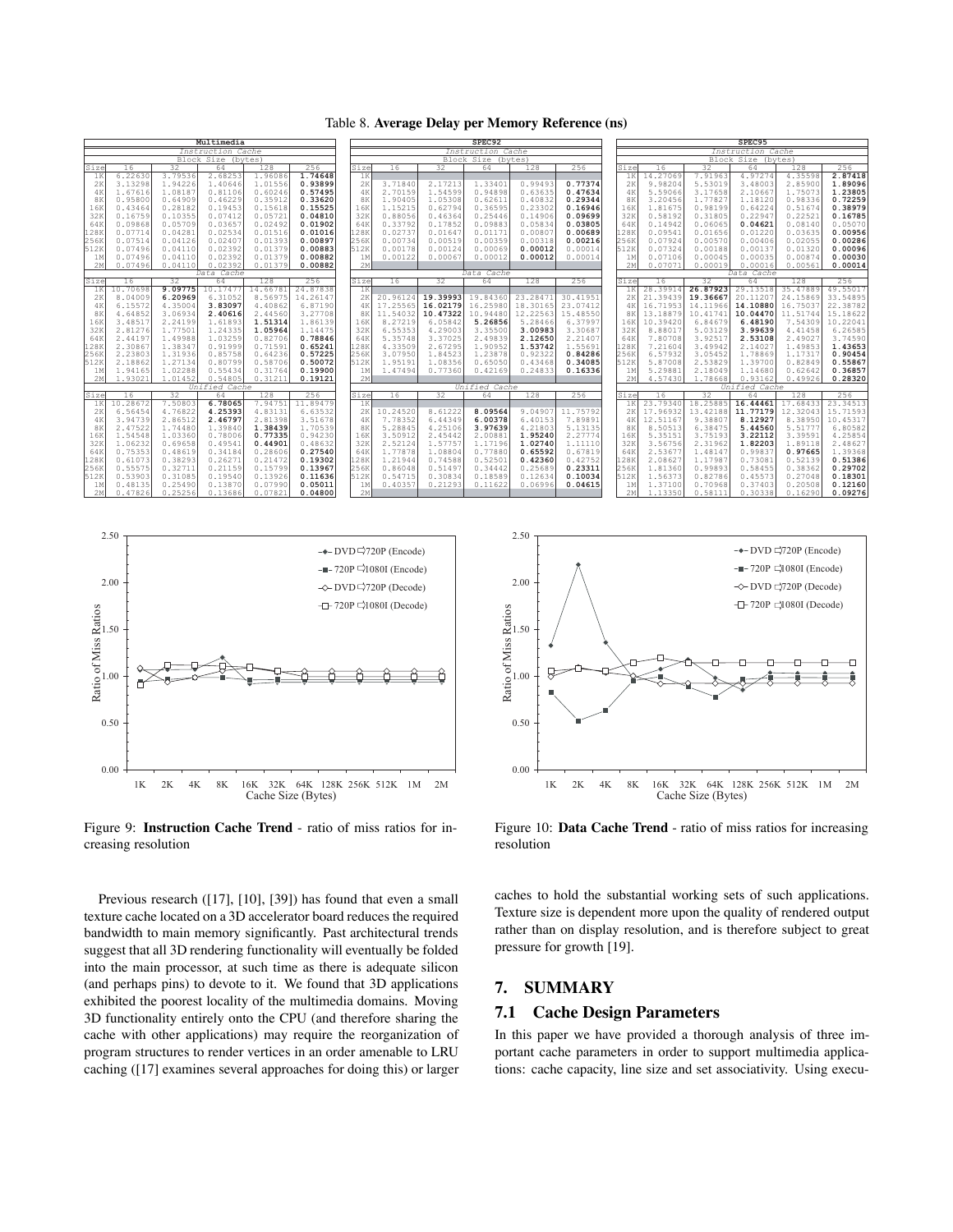

Figure 8: **Berkeley Multimedia, SPEC92 and SPEC95 Miss Ratio Spreads** - Each line, labeled  $N$  to  $M$ , indicates the fraction increase in miss ratio when reducing associativity from  $N$ -way to  $M$ -way. To preserve detail across the wide range of workload behaviors observed, different vertical scales are used in each graph.

tion driven simulation, a large design space was simulated incorporating multiprogramming effects. As can be seen from Table 9, currently available processors are very similar in their cache design choices and based on our derived design parameters, are for the most part well suited for multimedia .

*Capacity* A moderate instruction cache capacity of 16 KB or 32 KB was found to be sufficient for all of the applications in our multimedia workload. Despite the widespread misconception that multimedia applications exhibit poor data cache performance, the Berke-

ley Multimedia Workload was found to exhibit quite low miss ratios. Optimal data cache size depends on the type of multimedia applications that are of interest. For the most common audio, speech and video multimedia applications, a data cache of 32 KB in capacity is large enough to exhibit low (<1%) miss ratios. Document and 3D processing exhibit less locality, and in fact even the largest cache sizes simulated (2 MB) still suffered significant misses for 3D graphics. As mentioned, this is due in large part to the fact that 3D graphics primitives (vertices) are processed in object order rather than memory order, leading to poor memory referencing behavior.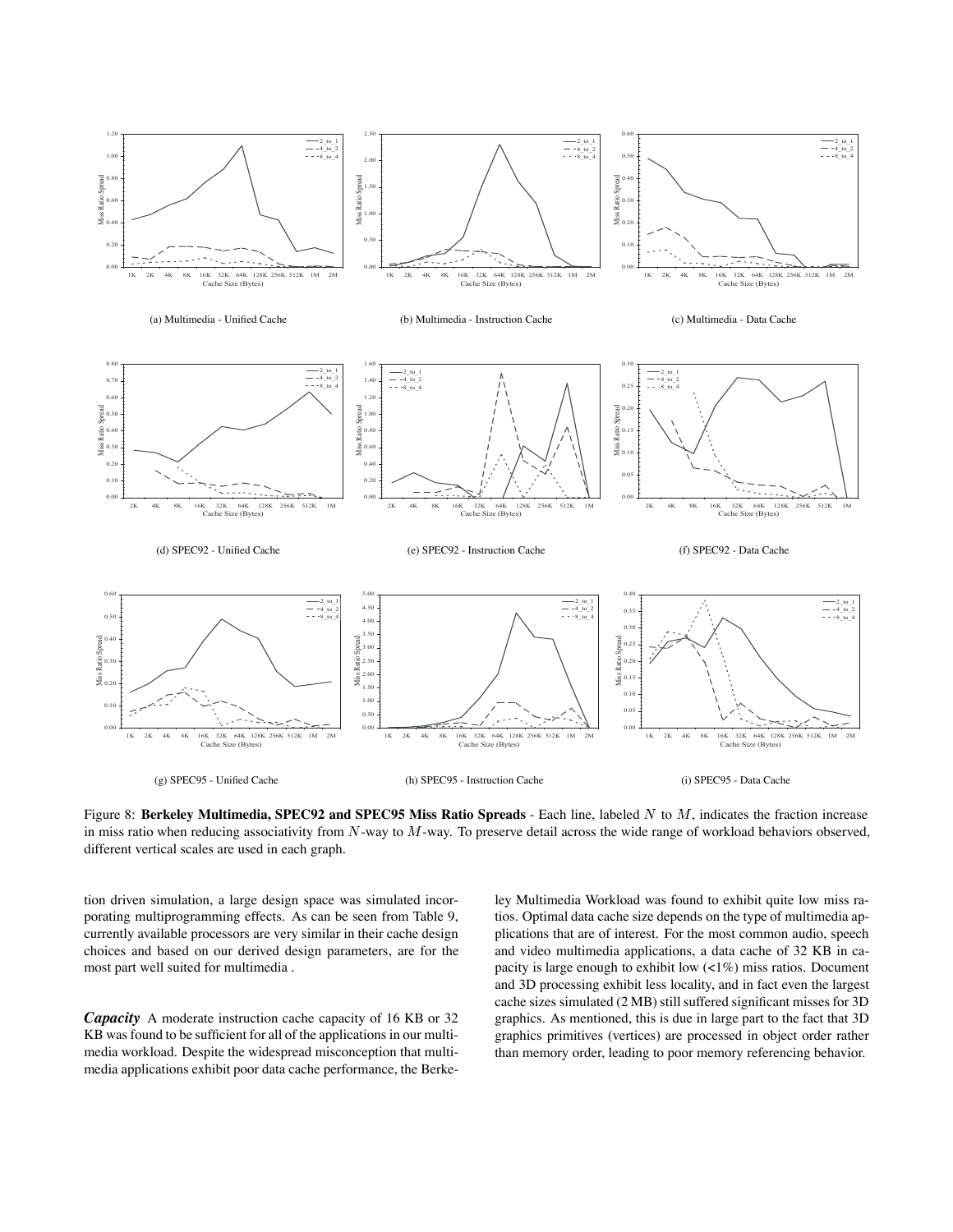Table 9. **Current L1 Cache Configurations [6][23]**

|                    | Size (KB)<br>51 | Assoc<br>贵     | $\mathbf{\widehat{e}}$<br><b>Size</b><br>Line<br>5 | Size(KB)<br>S) | Assoc<br>G\$   | \$D Line Size (B) |
|--------------------|-----------------|----------------|----------------------------------------------------|----------------|----------------|-------------------|
| <b>AMD</b> Athlon  | 64              | $\overline{c}$ | 64                                                 | 64             | $\overline{2}$ | 64                |
| <b>DEC 21264A</b>  | 64              | 2              | 16                                                 | 64             | 2              | 64                |
| <b>HP PA-8500</b>  | 512             | 4              | 32/64                                              | 1024           | 4              | 32/64             |
| Intel Pentium III  | 16              | 4              | 32                                                 | 16             | 4              | 32                |
| <b>MIPS R12000</b> | 32              | 2              | 32                                                 | 32             | $\overline{c}$ | 32                |
| Motorola 7400 (G4) | 32              | 8              | 32                                                 | 32             | 8              | 32                |
| Sun UltraSPARC IIi | 16              | $\overline{c}$ | 32                                                 | 16             |                | 32                |

*Line Size* We found benefit in instruction cache block sizes as large as the largest in our study (256 bytes) for the memory technology examined at any cache capacity. Data cache block size selection is more dependent on the capacity of the cache. It is important to note that our block size choices considered only average memory access time, and did not consider issues such as total memory traffic or bus busy periods, which are important considerations for multiprocessor machines.

*Associativity* Based on the results of the miss ratio spread analysis, instruction caches can optimally benefit from 2- or 4-way associativity for most moderate cache sizes (16 KB to 256 KB). Data cache benefits from varying degrees of associativity are more difficult to generalize and appear to be highly dependent on the specific workload, but in general, 2-4 way associativity is also a good choice.

## **7.2 Conclusion**

We have presented a large quantity of simulation and measurements which strongly suggests that multimedia applications exhibit lower instruction miss ratios and comparable data miss ratios when contrasted with other other widely studied, more traditional workloads. Our research indicates, and is supported by the results in [15] on caches for vector architectures, that significant thought and effort must be put into an algorithm for it to exhibit truly degenerate cache behavior. Even though many multimedia algorithms operate on large streams of data which, when considered overall, do flush the cache, at the lowest levels a multimedia algorithm is like any other. Intermediate and constant values are reused, registers are spilled and reloaded, etc. Caches are beneficial on a smaller scale within each algorithmic step, where data (or at least each line of data) is referenced multiple times.

#### **References**

[1] Anant Agarwal, John Hennessy, Mark Horowitz, "Cache Performance of Operating System and Multiprogramming Workloads," *ACM Trans. on Computer Systems*, Vol. 6, No. 4, November 1988, pp. 393-431

- [2] Advanced Micro Devices, Inc., "AMD Athlon Processor x86 Code Optimization Guide," Publication #22007G/0, April 2000, *http://www.amd.com/products/cpg/athlon/techdocs/pdf/ 22007.pdf*, retrieved April 24, 2000
- [3] Todd M. Austin, Doug Burger, Manoj Franklin, Scott Breach, Kevin Skadron, "The SimpleScalar Architectural Research Tool Set," *http://www.cs.wisc.edu/~mscalar/ simplescalar.html*, retrieved April 24, 2000
- [4] Vasudev Bhaskaran, Konstantinos Konstantinides, and Balas Natarajan, "Multimedia architectures: from desktop systems to portable appliances," *Proc. Multimedia Hardware Architectures*, San Jose, California, February 2-14, 1997, *SPIE Vol. 3021*, pp. 14-25
- [5] Anita Borg, R. E. Kessler, David W. Wall, "Generation and Analysis of Very Long Address Traces," *Proc. 17th Int'l Symp. on Computer Architecture*, Seattle, Washington, May 28-31, 1990, pp. 270-279
- [6] Tom Burd, "CPU Info Center: General Processor Info," *http://bwrc.eecs.berkeley.edu/CIC/summary/local/summary.pdf*, retrieved April 24, 2000
- [7] D. W. Clark, "Cache Performance in the VAX-11/780," *ACM Trans. on Computing Systems*, Vol. 1, No. 1, February 1983, pp. 24-37
- [8] D. W. Clark, P. J. Bannon, J. B. Keller, "Measuring VAX 8800 Performance with a Histogram Hardware Monitor," *Proc. 15th Int'l Symp. on Computer Architecture*, Honolulu, Hawii, May 30-June 2, 1988, pp. 176-185
- [9] Thomas M. Conte, Pradeep K. Dubey, Matthew D. Jennings, Ruby B. Lee, Alex Peleg, Salliah Rathnam, Mike Schlansker, Peter Song, Andrew Wolfe, "Challenges to Combining General-Purpose and Multimedia Processors," *IEEE Computer*, Vol. 30, No. 12, December 1997, pp. 33-37
- [10] Michael Cox, Narendra Bhandari, Michael Shantz, "Multi-Level Texture Caching for 3D Graphics Hardware," *Proc. 25th Int'l Symp. on Computer Architecture*, Barcelona, Spain, June 27-July 1, 1998, pp. 86-97
- [11] Rita Cucchiara, Massimo Piccardi, Andrea Prati, "Exploiting Cache in Multimedia," *Proc. of IEEE Multimedia Systems '99* Vol. 1, Florennce, Italy, July 7-11 1999, pp. 345-350
- [12] Digital Equipment Corporation, *ATOM Reference Manual*, *http://www.partner.digital.com/www-swdev/files/DECOSF1/ Docs/Other/ATOM/ref.ps* retrieved April 24, 2000
- [13] Keith Diefendorff, Pradeep K. Dubey, "How Multimedia Workloads Will Change Processor Design," *IEEE Computer*, Vol. 30, No. 9, September 1997, pp. 43-45
- [14] Jan Edler, Mark D. Hill, "Dinero IV Trace-Driven Uniprocessor Cache Simulator," *http://www.neci.nj.nec.com/ homepages/edler/d4/*, retrieved Apil 24, 2000
- [15] J. Gee, A. J. Smith, "The Performance Impact of Vector Processor Caches," *Proc. 25th Hawii Int'l Conf. on System Sciences*, Vol. 1, January 1992, pp. 437-449